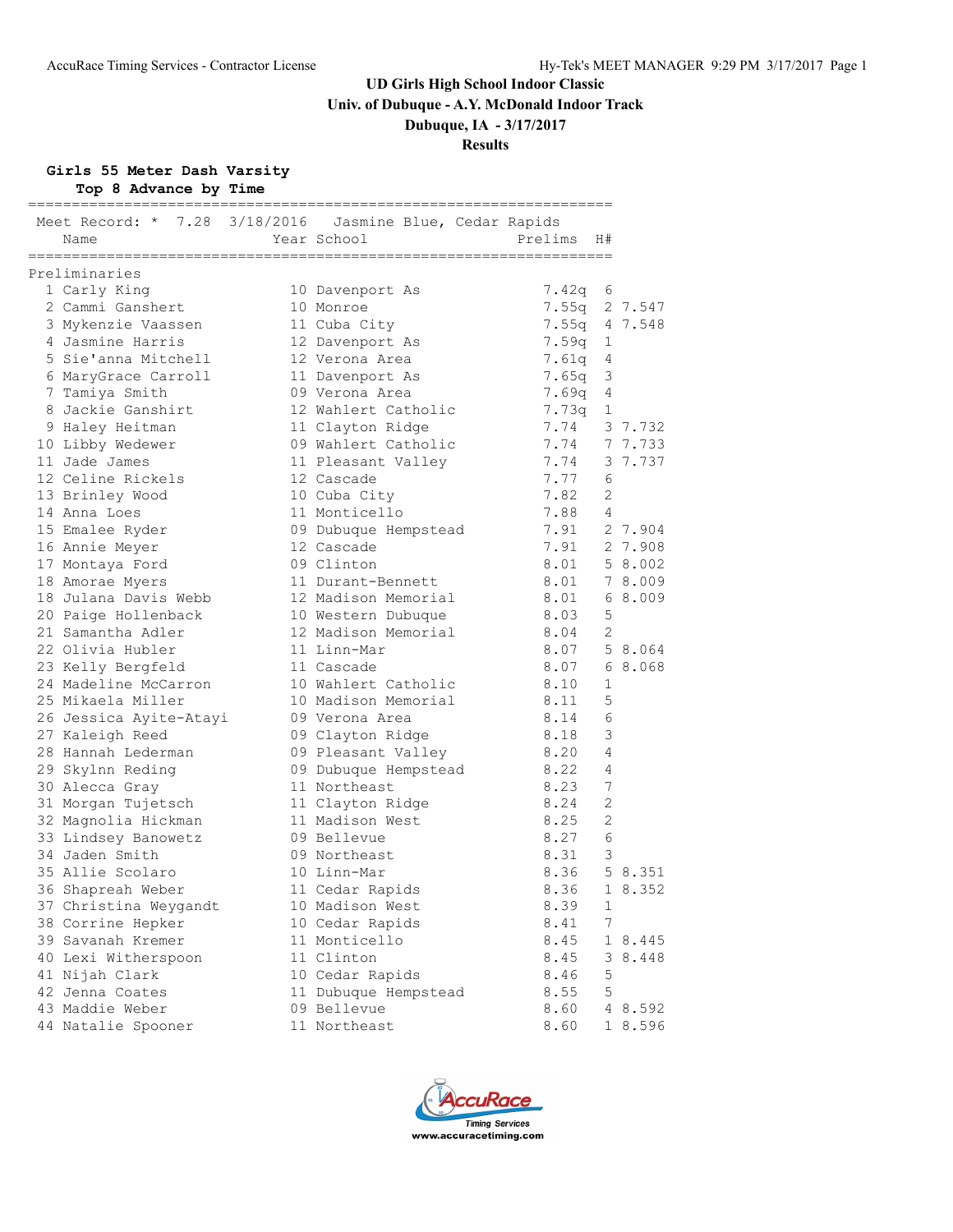**Univ. of Dubuque - A.Y. McDonald Indoor Track**

#### **Dubuque, IA - 3/17/2017**

**Results**

#### **....Girls 55 Meter Dash Varsity**

| 45 Brea Pladsen      | 12 Linn-Mar       | 8.63 | - 3 |
|----------------------|-------------------|------|-----|
| 46 Lily Reynolds     | 10 Potosi         | 8.75 | -3  |
| 47 Madison Birt      | 09 Monticello     | 8.83 | - 5 |
| 48 Drea Droessler    | 10 Cuba City      | 8.86 | -6  |
| 49 Justice Udelhofen | 09 Potosi         | 9.04 | 4   |
| 50 Morgan Mital      | 11 Durant-Bennett | 9.19 | 7   |
| 51 Lisa Beckley      | 10 Bellevue       | 9.21 | -2  |
| 52 Emily Seligman    | 11 Durant-Bennett | 9.25 |     |

#### **Girls 55 Meter Dash Varsity**

|                              |  |                             | Meet Record: * 7.28 3/18/2016 Jasmine Blue, Cedar Rapids |  |                  |                |                         |
|------------------------------|--|-----------------------------|----------------------------------------------------------|--|------------------|----------------|-------------------------|
| Name                         |  |                             | Year School                                              |  | Finals Points    |                |                         |
|                              |  |                             |                                                          |  |                  |                |                         |
| Finals                       |  |                             |                                                          |  |                  |                |                         |
| 1 Carly King                 |  |                             | 10 Davenport As                                          |  | $7.27*$          | 10             |                         |
| 2 Cammi Ganshert             |  |                             | 10 Monroe                                                |  | 7.49             | 8              |                         |
| 3 Mykenzie Vaassen           |  |                             | 11 Cuba City                                             |  | 7.53             | 6              |                         |
| 4 Sie'anna Mitchell          |  |                             | 12 Verona Area                                           |  | 7.54             |                | 5                       |
| 5 MaryGrace Carroll          |  |                             | 11 Davenport As                                          |  | 7.60             |                | $\overline{4}$          |
| 6 Jasmine Harris             |  |                             | 12 Davenport As                                          |  | 7.64             |                | 3                       |
| 7 Tamiya Smith               |  |                             | 09 Verona Area                                           |  | 7.67             | $\overline{2}$ |                         |
| 8 Jackie Ganshirt            |  |                             | 12 Wahlert Catholic                                      |  | 7.75             | $\mathbf{1}$   |                         |
| Girls 400 Meter Dash Varsity |  | --------------------------- |                                                          |  |                  |                |                         |
|                              |  |                             | Meet Record: * 58.79 3/20/2015 Payton Wensel, Linn-Mar   |  |                  |                |                         |
| Name                         |  |                             | Year School                                              |  | Finals H# Points |                |                         |
| 1 Payton Wensel              |  |                             | 11 Linn-Mar                                              |  | $57.35*$         |                | 6 10                    |
|                              |  |                             | 2 Sie'anna Mitchell 12 Verona Area                       |  | 1:00.84          |                | 6 8                     |
| 3 Rachel Trumm               |  |                             | 10 Cascade                                               |  | $1:03.35$ 5      |                | 6                       |
| 4 Hanna Saville              |  |                             | 12 Linn-Mar                                              |  | $1:03.87$ 6 5    |                |                         |
| 5 Taylor McDonald            |  |                             | 11 Monticello                                            |  | 1:04.01          |                | $\overline{4}$<br>$5 -$ |
| 6 McKenna Johnson            |  |                             | 12 Dubuque Hempstead 1:05.57                             |  |                  |                | 3<br>6                  |
| 7 Holly Hohmann              |  |                             | 11 Wahlert Catholic 1:05.78                              |  |                  | $\overline{5}$ | $\overline{2}$          |
| 8 Lauren Miller              |  |                             | 10 Dubuque Senior                                        |  | 1:06.16          | 5              | $\overline{1}$          |
| 9 Kailey Miller              |  |                             | 10 Bellevue                                              |  | 1:08.68          | 4              |                         |

10 Autumn Wolf **12 Durant-Bennett** 1:08.77 5 11 Cassi Gersbach 09 Monroe 1:09.19 5 12 Sophie Curtis 09 Pleasant Valley 1:09.52 4 13 Jessica Deschenes 09 Madison West 1:09.62 2 14 Magnolia Hickman 11 Madison West 1:09.71 3 15 Samantha Wohlstadter 12 Clinton 11:11.07 3 16 Annika Larson 11 Verona Area 1:11.75 4 17 Ivy Aulwes 11 Clayton Ridge 1:12.15 2 18 Heidi Wolf 09 Durant-Bennett 1:12.77 2 19 Andrea Manternach 12 Monticello 1:13.47 3 20 Natalie Donath 12 Dubuque Senior 1:14.75 3

> ccuRace **Timing Services** www.accuracetiming.com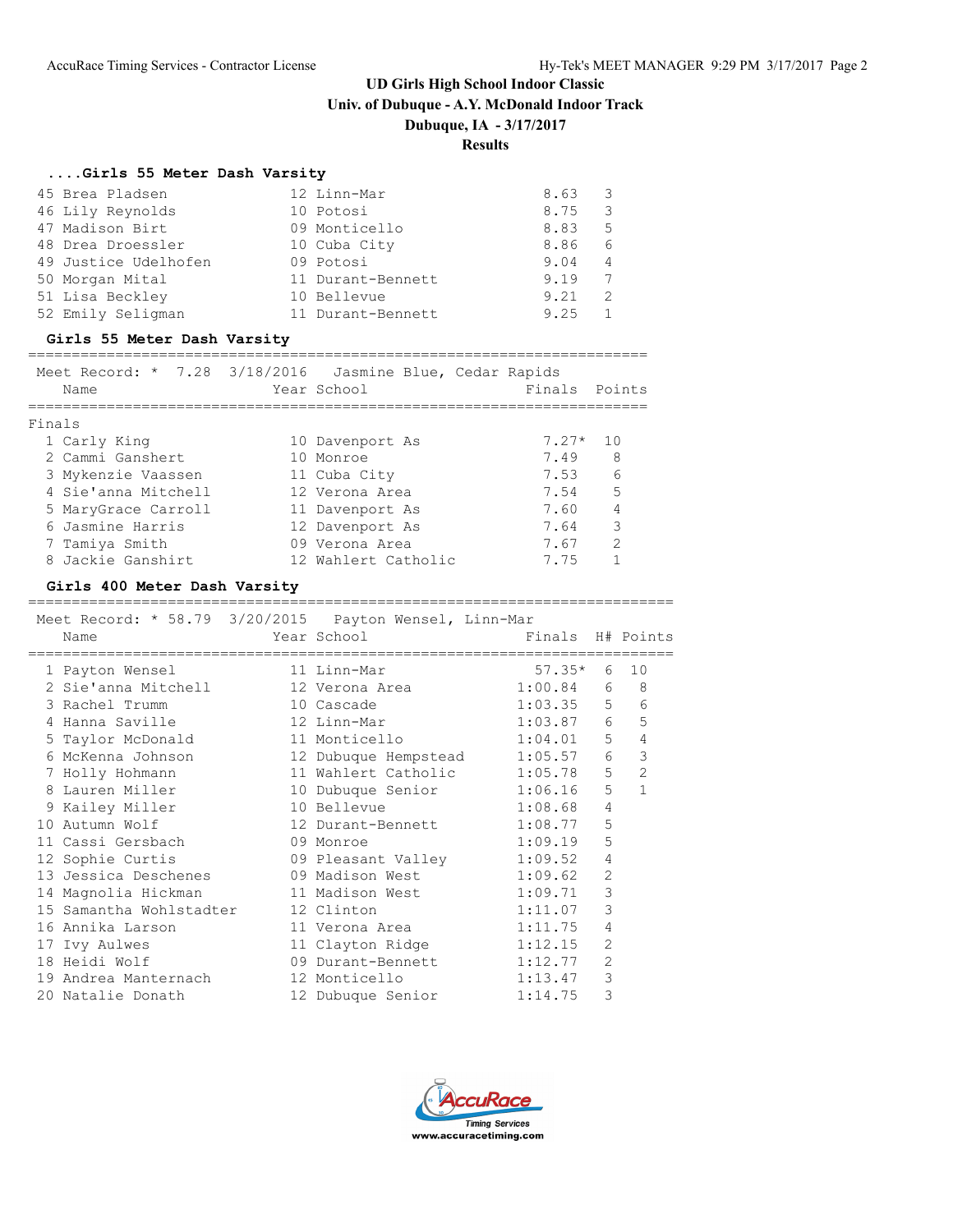**Univ. of Dubuque - A.Y. McDonald Indoor Track**

#### **Dubuque, IA - 3/17/2017**

#### **Results**

#### **....Girls 400 Meter Dash Varsity**

| 21 Rylee Bockenstedt  | 10 Western Dubuque | 1:15.45 | - 3 |
|-----------------------|--------------------|---------|-----|
| 22 Jeebeez Hamuss     | 10 Cascade         | 1:15.58 |     |
| 23 Alison Kruser      | 11 Potosi          | 1:16.91 | -2  |
| 24 Ana Bravo          | 12 Northeast       | 1:17.11 |     |
| 25 Mackenzie Marovets | 10 Clayton Ridge   | 1:17.44 |     |
| 26 Elyse Juarez       | 09 Davenport As    | 1:18.54 |     |
| 27 Vy Dinh            | 11 Davenport As    | 1:19.51 |     |
| 28 Alyssa Poll        | 11 Bellevue        | 1:20.23 |     |

#### **Girls 800 Meter Run Varsity**

==========================================================================

|                        | Year School                        | Finals H# Points              |                |                |
|------------------------|------------------------------------|-------------------------------|----------------|----------------|
| 1 Payton Wensel        | 11 Linn-Mar                        | $2:17.06*$ 4                  |                | 10             |
| 2 Corinne Gadient      | 10 Monticello                      | $2:22.47$ 4                   |                | 8              |
| 3 Julia Schumacher     | 11 Davenport As<br>11 Madison West | $2:23.22$ 4<br>$2:27.88$ 4    |                | 6              |
| 4 Vivian Hacker        |                                    |                               |                | 5              |
| 5 Andi Bowman          | 10 Madison West                    | 2:31.83 3                     |                | 4              |
| 6 Kristen Brown        | 12 Dubuque Hempstead 2:35.78 4     |                               |                | 3              |
| 7 Emma Holesinger      | 09 Dubuque Hempstead 2:35.82       |                               | $\overline{4}$ | $\overline{2}$ |
| 8 Lauren Miller        | 10 Dubuque Senior 2:36.75          |                               | 4              | $\mathbf{1}$   |
| 9 Mia Rampton          | 11 Dubuque Senior 2:37.60          |                               | 4              |                |
| 10 Gabby Gadient       | 09 Monticello                      | 2:39.63                       | 4              |                |
| 11 Sydney Rosalez      | 10 Western Dubuque 2:41.41         |                               | 4              |                |
| 12 Emily Schmitt       | 11 Dubuque Hempstead 2:41.45       |                               | 3              |                |
| 13 Leah Remiker        | 09 Verona Area 2:43.22             |                               | 3              |                |
| 14 Isa Darvin          | 12 Madison West 2:43.61            |                               | 3              |                |
| 15 Olivia Blosch       | 10 Wahlert Catholic 2:44.45        |                               | 3              |                |
| 16 Ahdelle George      | 11 Western Dubuque 2:45.26         |                               | 3              |                |
| 17 Theresa Easley      | 11 Dubuque Senior 2:45.39          |                               | $\overline{c}$ |                |
| 18 Allyce Fahrney      | 12 Monroe                          | 2:45.50                       | 3              |                |
| 19 Victoria Breitbach  | 10 Clayton Ridge                   | 2:45.87                       | $\overline{c}$ |                |
| 20 Gracie Long         | 10 Wahlert Catholic                | 2:47.55                       | 3              |                |
| 21 Shannon Mullen      | 10 Pleasant Valley 2:48.14         |                               | $\overline{c}$ |                |
| 22 Natalia Aparicio    | 10 Verona Area                     | 2:48.99                       | $\overline{c}$ |                |
| 23 Kati Symons         | 11 Monroe                          | 2:49.94<br>2:51.08<br>2:52.53 | $\overline{c}$ |                |
| 24 Kaitlynn Ballinger  | 10 Davenport As                    |                               | $\overline{c}$ |                |
| 25 Cassie Murray       | 10 Cuba City                       |                               | 3              |                |
| 26 AJ Kendrick         | 10 Linn-Mar                        | 2:54.26                       | $\overline{2}$ |                |
| 27 Elizabeth Honeycutt | 11 Pleasant Valley<br>09 Northeast | 2:54.30                       | $\mathbf{1}$   |                |
| 28 Ella Oberman        |                                    | 2:55.21                       | $\mathbf{1}$   |                |
| 29 Katelyn Eilders     | 09 Linn-Mar                        | 2:55.57                       | $\mathbf{1}$   |                |
| 30 Tori Novinski       | 10 Durant-Bennett 2:56.80          |                               | $\mathbf{1}$   |                |
| 31 Anna Harwick        | 09 Clayton Ridge 2:56.97           |                               | $\mathbf{1}$   |                |
| 32 Lydia Korn          | 09 Cashton                         | 2:57.69                       | 3              |                |
| 33 Autumn Geiger       | 10 Bellevue                        | 2:59.63                       | $\mathfrak{L}$ |                |
| 34 Stephanie Sanft     | 12 Monroe                          | 3:05.70                       | 2              |                |
| 35 Odessa Hemmersbach  | 11 Cashton                         | 3:06.36                       | $\mathbf{1}$   |                |

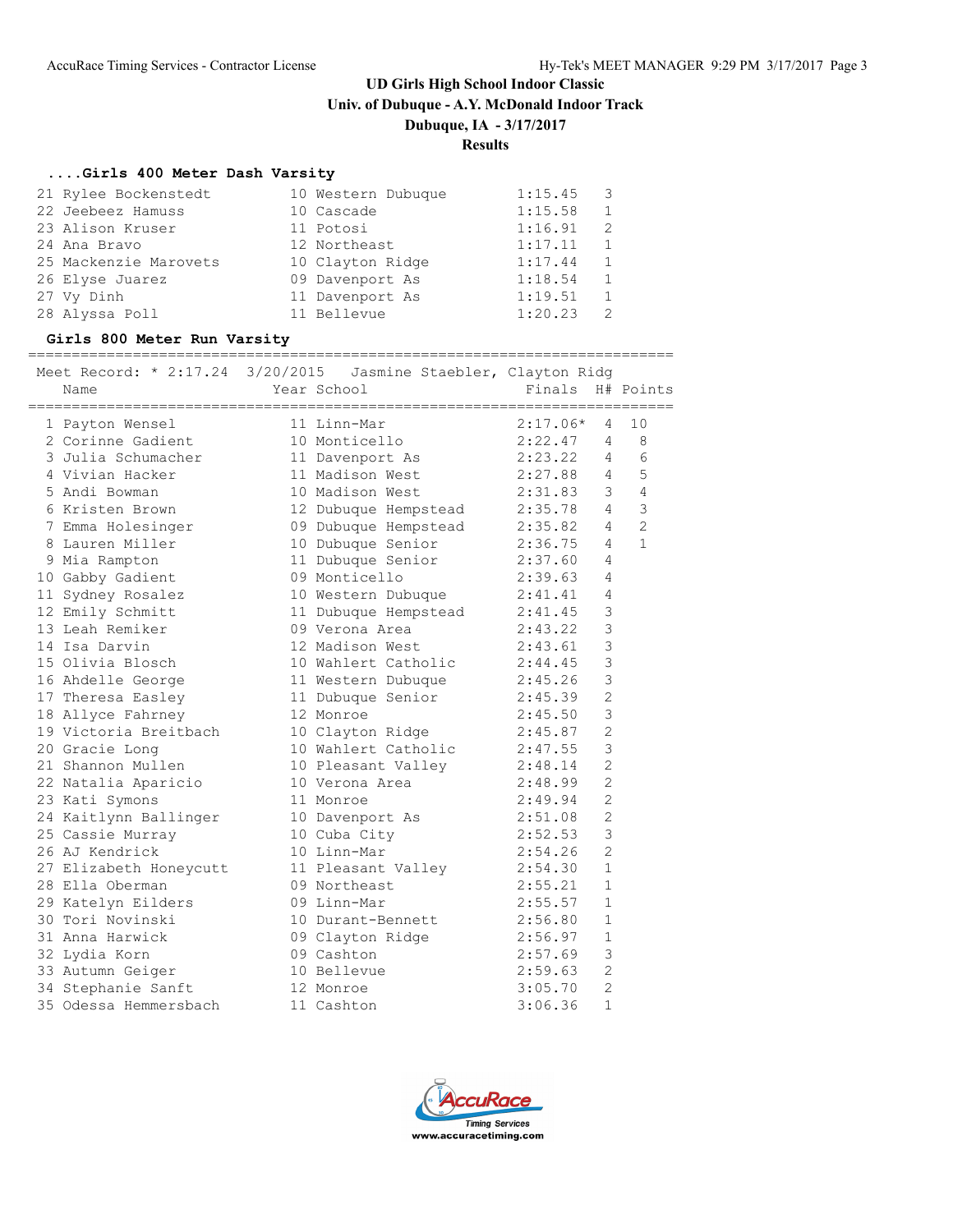## **UD Girls High School Indoor Classic Univ. of Dubuque - A.Y. McDonald Indoor Track**

#### **Dubuque, IA - 3/17/2017**

#### **Results**

#### **....Girls 800 Meter Run Varsity**

| 36 Sydney Moyes      | 10 Verona Area    | 3:07.67 | $\perp$      |
|----------------------|-------------------|---------|--------------|
| 37 Kerrigan Johnson  | 10 Durant-Bennett | 3:10.35 | <sup>1</sup> |
| 38 Madeline Brandt   | 09 Cuba City      | 3:21.89 | -1           |
| 39 Kaylnn Sieverding | 09 Bellevue       | 3:25.03 | -2.          |
| 40 Aubrey Doerscher  | 11 Durant-Bennett | 3:32.42 |              |

==========================================================================

#### **Girls 1500 Meter Run Varsity**

 Meet Record: \* 4:44.24 3/18/2016 Joy Ripslinger, Davenport As Name The Year School Finals H# Points ========================================================================== 1 Joy Ripslinger 12 Davenport As 4:35.52\* 2 10 2 Julia Schumacher 11 Davenport As 5:04.33 2 8 3 Camryn Reeg 11 Bellevue 5:04.35 2 6 4 Mackenzie Gaherty 11 Dubuque Senior 5:09.61 2 5 5 Madeline Rhomberg 10 Cascade 5:16.44 2 4 6 Hannah Brown 09 Dubuque Hempstead 5:17.13 2 3 7 Paige Holub 11 Monticello 5:19.88 2 2 8 Shaelyn Hostager 09 Dubuque Hempstead 5:27.73 2 1 9 Isabelle Bartholomew 11 Madison West 5:29.37 2 10 Madison Kelchen 10 Cascade 5:32.15 1 11 Katelin Miron 09 Dubuque Senior 5:32.16 1 12 Kasandra Rosenbum 12 Clayton Ridge 5:33.12 1 13 Katia Wanish 10 Madison West 5:35.34 1 14 Jordyn Patterson 11 Monticello 5:42.07 2 15 Emma Kelley 10 Linn-Mar 5:43.17 1 16 Brooke Dressler 12 Potosi 5:45.85 2 17 Kelsie Foltz 11 Pleasant Valley 5:47.22 1 18 Kayla Johnson 11 Verona Area 5:48.22 1 19 Abi Wampfler 09 Verona Area 5:48.45 1 20 Malia Bissen 10 Madison Memorial 5:55.46 2 21 Maria Gudenkauf 11 Western Dubuque 6:08.07 1 22 Alysha Stickfort 12 Clayton Ridge 6:10.79 1 23 Lauren Buer 10 Clinton 6:16.67 1 24 Madison Howe 12 Durant-Bennett 6:21.69 1 25 Amanda Behnke 11 Western Dubuque 6:39.75 1

#### **Girls 3000 Meter Run Varsity**

======================================================================= Meet Record: \* 10:38.76 3/20/2015 Hannah Owens, Dodgeville/M Name **Year School Finals** Points ======================================================================= 1 Izzy Owca 12 Madison Memorial 10:50.02 10 2 Camryn Reeg 11 Bellevue 11:03.30 8 3 Heather Hostager 11 Dubuque Hempstead 11:13.39 6 4 Casey Nichols 11 Dubuque Hempstead 11:43.03 5 5 Rachel Larabee 11 Monticello 12:24.25 4 6 Ellie Heinzen 12 Verona Area 12:24.43 3 7 Kasandra Rosenbum 12 Clayton Ridge 12:32.87 2

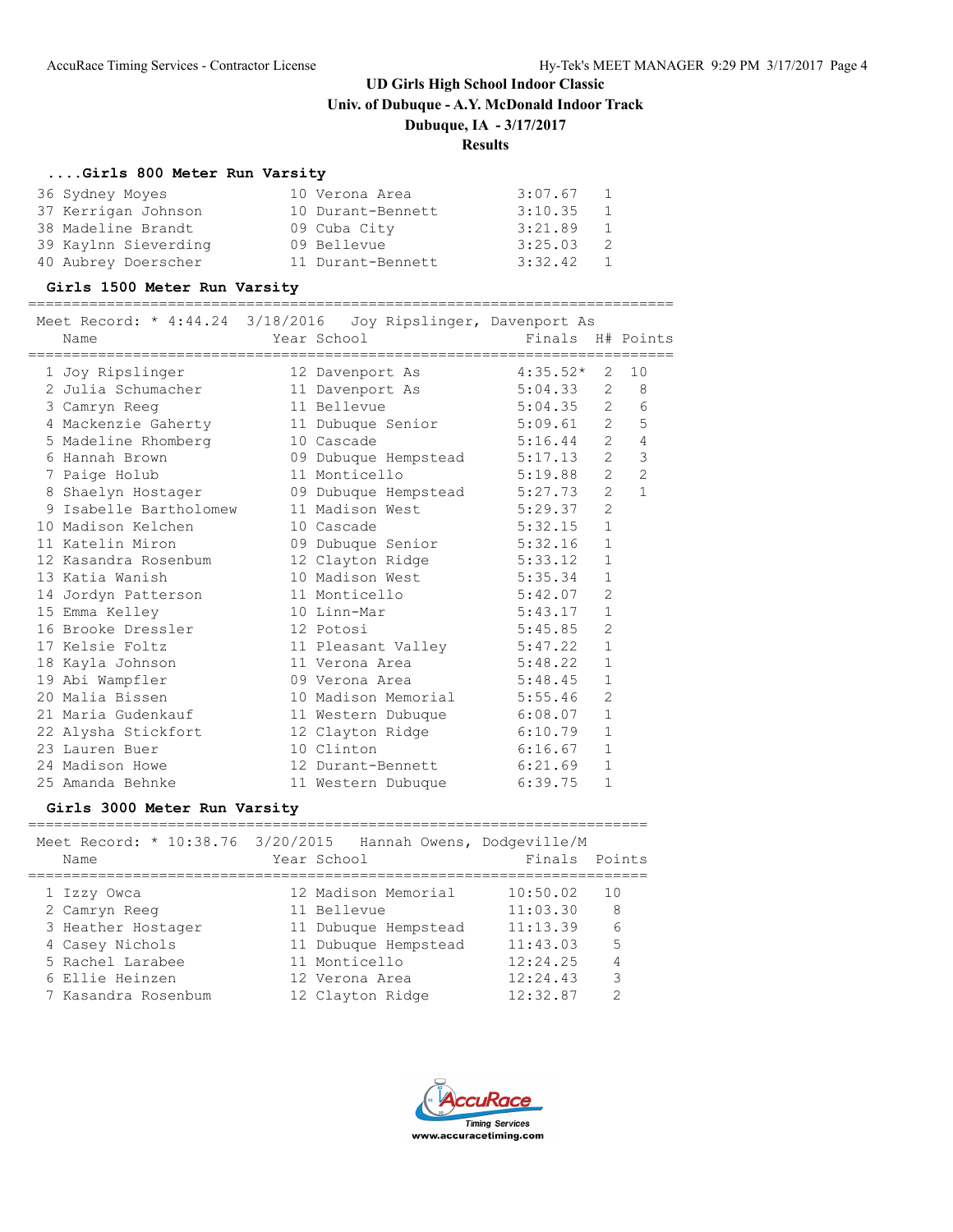**Univ. of Dubuque - A.Y. McDonald Indoor Track**

#### **Dubuque, IA - 3/17/2017**

### **Results**

#### **....Girls 3000 Meter Run Varsity**

| 8 Ellie Berry      | 10 Durant-Bennett  | 12:53.46 |  |
|--------------------|--------------------|----------|--|
| 9 Alysha Stickfort | 12 Clayton Ridge   | 12:54.38 |  |
| 10 Leah Wille      | 10 Western Dubuque | 12:58.39 |  |
| 11 Lauren Buer     | 10 Clinton         | 13:11.46 |  |
| 12 Lizzie Petersen | 09 Monticello      | 13:12.94 |  |
| 13 Franny Donovan  | 12 Verona Area     | 13:16.66 |  |
| 14 Carmen Brant    | 09 Cuba City       | 15:22.59 |  |

#### **Girls 55 Meter Hurdles Varsity**

**Top 8 Advance by Time**

|                      | Meet Record: * 8.39 3/21/2014 Madison Ranschau, Cedar Rapids |            |                |
|----------------------|--------------------------------------------------------------|------------|----------------|
| Name                 | Year School                                                  | Prelims H# |                |
|                      |                                                              |            |                |
| Preliminaries        |                                                              |            |                |
| 1 MiAsia Bergmann    | 11 Cedar Rapids                                              | 8.84q      | 6              |
| 2 Bailey Vance       | 12 Wahlert Catholic                                          | 8.97q      | 2              |
| 3 Jordan Hirsbrunner | 12 Monroe                                                    | 9.09q      | 5              |
| 4 Chana Northrup     | 09 Linn-Mar                                                  | 9.31q      | 5              |
| 5 Emily Schaldach    | 12 Cashton                                                   | 9.42q      | $\mathbf{1}$   |
| 6 Noelle Green       | 12 Cascade                                                   | 9.51q      | 3              |
| 7 Elayna Bahl        | 11 Western Dubuque                                           | 9.52q      | $\overline{4}$ |
| 8 Alecca Gray        | 11 Northeast                                                 | 9.56q      | 4              |
| 9 Brittany Koppes    | 11 Cascade                                                   | 9.59       | $\overline{2}$ |
| 10 Rebecca Schroeder | 11 Bellevue                                                  | 9.81       | 5              |
| 11 Casey Rielly      | 12 Monroe                                                    | 9.90       | 6              |
| 12 Jaslyn Riherd     | 09 Linn-Mar                                                  | 10.01      | 4              |
| 13 Meghan Prohaska   | 10 Cedar Rapids                                              | 10.02      | 1              |
| 14 Kylee Biedermann  | 12 Bellevue                                                  | 10.05      | 6              |
| 15 Kayee Stephen     | 11 Monticello                                                | 10.16      | 6              |
| 16 Rachel Recker     | 12 Cascade                                                   | 10.22      | 3              |
| 17 Kayla Micek       | 11 Linn-Mar                                                  | 10.26      | 1 10.253       |
| 18 Grace Gudenkauf   | 12 Dubuque Senior                                            | 10.26      | 4 10.256       |
| 19 Breanna Moeller   | 11 Durant-Bennett                                            | 10.30      | 4              |
| 20 Cassi Gersbach    | 09 Monroe                                                    | 10.42      | 3              |
| 21 McKenna Dierks    | 11 Northeast                                                 | 10.43      | $\mathbf{1}$   |
| 22 Rylee Bockenstedt | 10 Western Dubuque                                           | 10.53      | $\overline{2}$ |
| 23 Rachel Anderegg   | 12 Clayton Ridge                                             | 10.65      | 6              |
| 24 Abby Connolly     | 11 Dubuque Senior                                            | 10.66      | 3              |
| 25 Grace Korger      | 09 Madison Memorial 10.69                                    |            | $\mathbf{1}$   |
| 26 Paisley Kascel    | 12 Dubuque Hempstead 10.85                                   |            | $\overline{2}$ |
| 27 Shauna McAleer    | 12 Northeast                                                 | 10.87      | 5              |
| 28 Jadyn Michels     | 09 Dubuque Hempstead 10.92                                   |            | $\mathbf{1}$   |
| 29 Holly Herrig      | 12 Bellevue                                                  | 10.93      | $\overline{2}$ |
| 30 Maggie Schmitz    | 10 Potosi                                                    | 10.98      | 6              |
| 31 Annika Larson     | 11 Verona Area                                               | 11.04      | 3              |
| 32 Ella Chorlton     | 09 Verona Area                                               | 11.25      | 5              |
| 33 Sophie Curtis     | 09 Pleasant Valley                                           | 11.37      | $\overline{4}$ |
| 34 Ava Sorgenfrey    | 09 Pleasant Valley                                           | 11.42      | $\overline{2}$ |

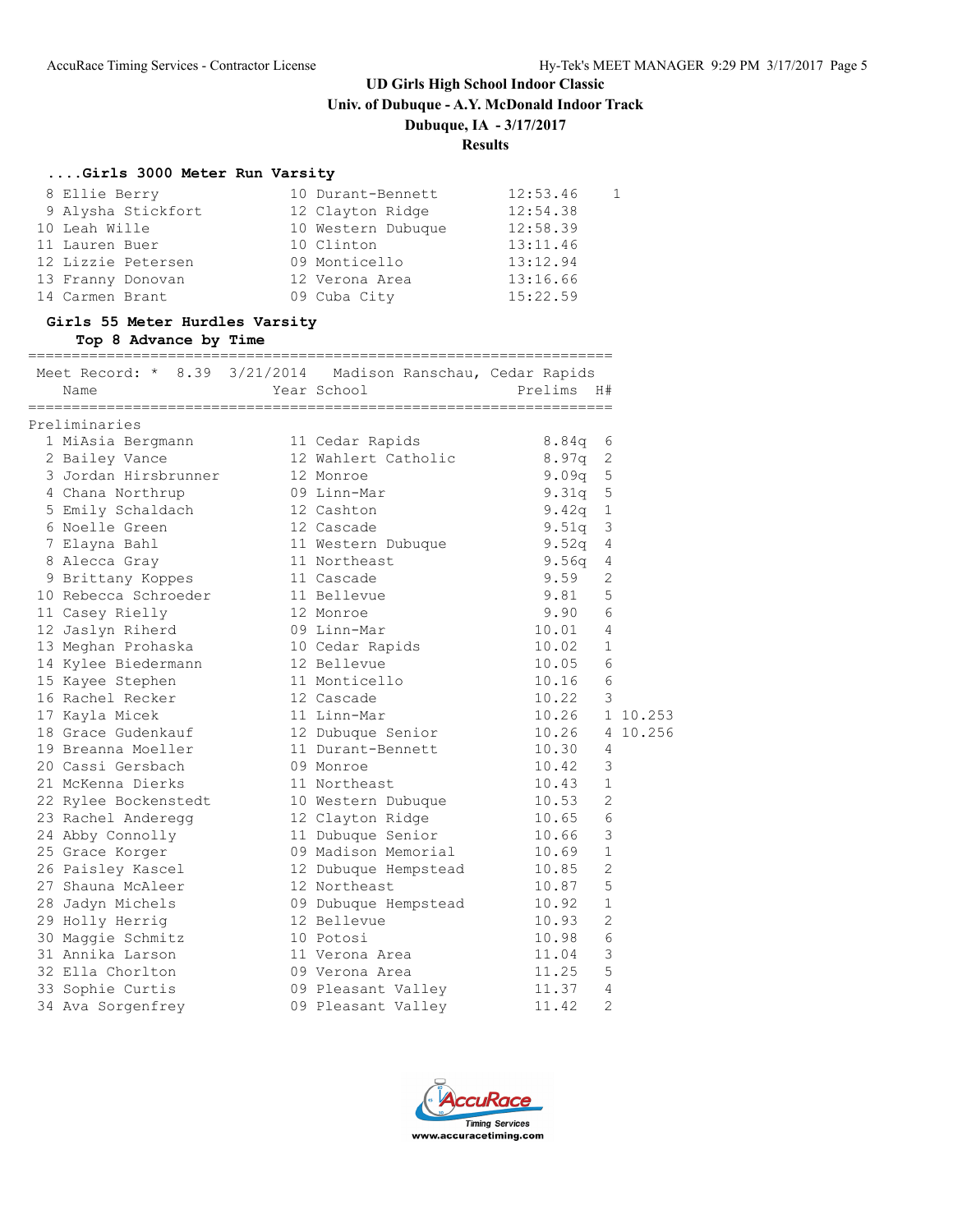## **UD Girls High School Indoor Classic Univ. of Dubuque - A.Y. McDonald Indoor Track Dubuque, IA - 3/17/2017**

#### **Results**

## **....Girls 55 Meter Hurdles Varsity**

| 35 Susan Anil          | 10 Pleasant Valley   | 11.57 | -3             |
|------------------------|----------------------|-------|----------------|
| 36 Tori Novinski       | 10 Durant-Bennett    | 11.59 | 6              |
| 37 Haley Wolf          | 12 Durant-Bennett    | 11.61 | $\overline{4}$ |
| 38 Olivia Fransen      | 09 Dubuque Hempstead | 11.63 | - 3            |
| 39 Courtney Willenborg | 12 Clayton Ridge     | 11.67 |                |
| 40 Hannah Carr         | 10 Cedar Rapids      | 12.21 | -5             |
| 41 Jessica Ayite-Atayi | 09 Verona Area       | 12.31 |                |
| 42 Izzy Malliet        | 09 Madison Memorial  | 12.86 | 5              |

#### **Girls 55 Meter Hurdles Varsity**

|        | Name                 | Meet Record: * 8.39 3/21/2014 Madison Ranschau, Cedar Rapids<br>Year School | Finals Points |               |
|--------|----------------------|-----------------------------------------------------------------------------|---------------|---------------|
| Finals |                      |                                                                             |               |               |
|        | 1 MiAsia Bergmann    | 11 Cedar Rapids                                                             | 8.61          | 10            |
|        | 2 Bailey Vance       | 12 Wahlert Catholic                                                         | 8.91          | 8             |
|        | 3 Jordan Hirsbrunner | 12 Monroe                                                                   | 8.94          | 6             |
|        | 4 Chana Northrup     | 09 Linn-Mar                                                                 | 9.10          | 5             |
|        | 5 Elayna Bahl        | 11 Western Dubuque                                                          | 9.16          | 4             |
|        | 6 Emily Schaldach    | 12 Cashton                                                                  | 9.35          | 3             |
|        | 7 Noelle Green       | 12 Cascade                                                                  | 9.43          | $\mathcal{D}$ |
|        | 8 Alecca Gray        | 11 Northeast                                                                | 9.51          |               |

#### **Girls 4x200 Meter Relay Varsity**

| Meet Record: * 1:44.90 3/20/2015 | Cedar Rapids Jefferson<br>A Ranschau, J Blue, M Meese, L Schneekloth |
|----------------------------------|----------------------------------------------------------------------|
| School                           | Finals H# Points                                                     |
| 1 Davenport Assumption           | 1:46.56<br>1 N<br>4                                                  |
| 1) Carly King 10                 | 2) Jasmine Harris 12                                                 |
| 3) MaryGrace Carroll 11          | 4) Lea Nelson 10                                                     |
| 2 Wahlert Catholic               | 1:49.02<br>8<br>4                                                    |
| 1) Libby Wedewer 09              | 2) Anna Sherman 11                                                   |
| 3) Claire Broderick 09           | Jackie Ganshirt 12<br>4)                                             |
| 3 Cedar Rapids Jefferson         | 1:49.71<br>$6\overline{6}$<br>4                                      |
| 1) MiAsia Bergmann 11            | 2) Autumn Anderson 12                                                |
| 3) Rachel Nagel 09               | 4) McKayla Belew 12                                                  |
| 4 Western Dubuque                | 1:50.21<br>$-5$<br>$\overline{a}$                                    |
| 1) Elayna Bahl 11                | 2) Paige Hollenback 10                                               |
| 3) Cassie Hermsen 11             | 4) Blair Burds 12                                                    |
| 5 Cascade                        | 1:52.46<br>3<br>4                                                    |
| 1) Celine Rickels 12             | 2) Kelly Bergfeld 11                                                 |
| 3) Annie Meyer 12                | 4) Molly McElmeel 09                                                 |
| 6 Dubuque Senior                 | 3<br>1:53.60<br>4                                                    |
| 1) Emma Lambe 10                 | 2) Taylor Redmond 11                                                 |
| 3) Marissa Boleyn 12             | Stevie Lambe 11<br>4)                                                |
| 7 Verona Area                    | $\mathcal{D}$<br>1:54.07<br>$\mathcal{L}$                            |
|                                  |                                                                      |

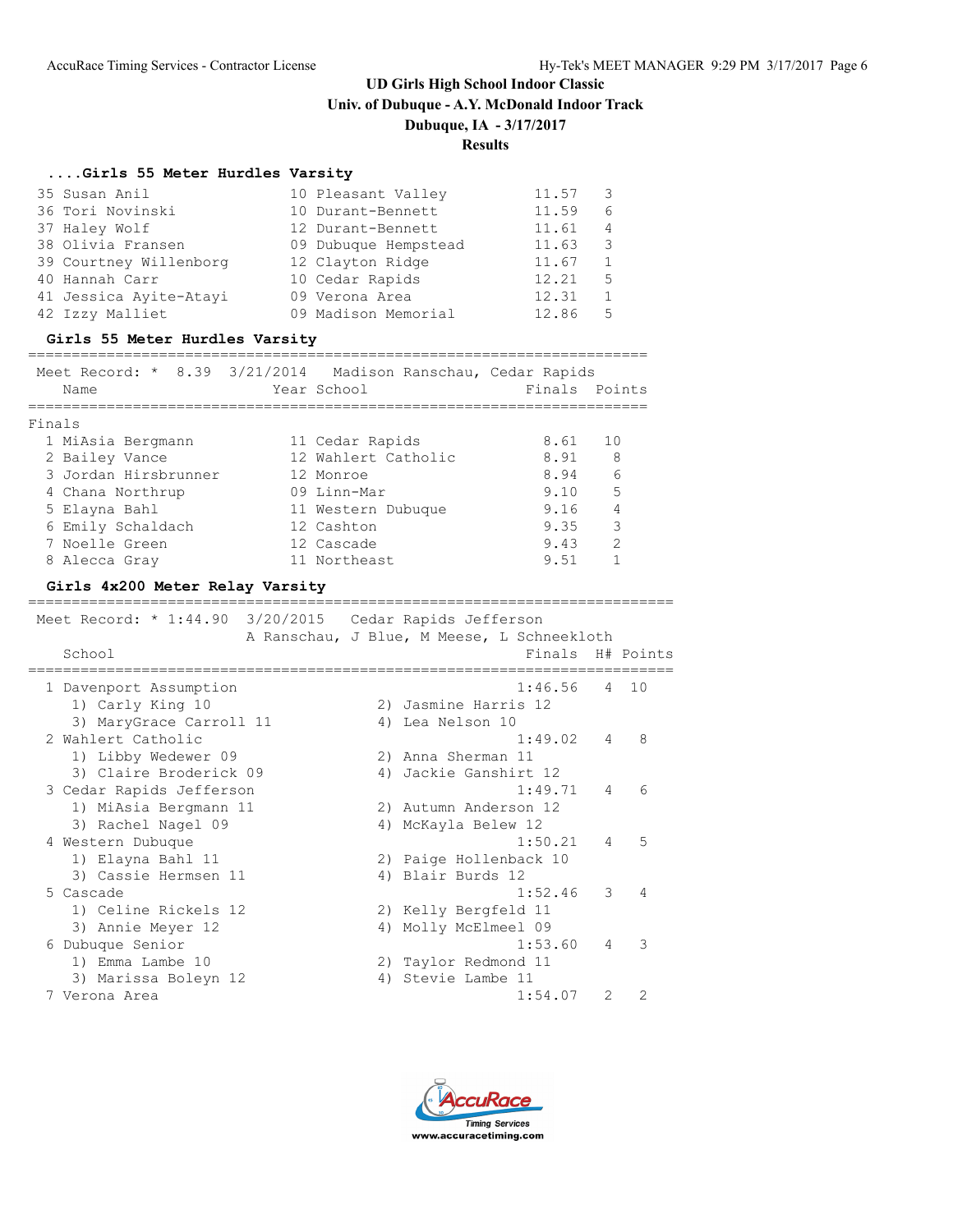**Univ. of Dubuque - A.Y. McDonald Indoor Track**

## **Dubuque, IA - 3/17/2017**

#### **Results**

#### **....Girls 4x200 Meter Relay Varsity**

| 1) Tamiya Smith 09     | 2) Ally Kundinger 10     |              |              |
|------------------------|--------------------------|--------------|--------------|
| 3) Megan Touchett 09   | 4) Emelia Lichty 11      |              |              |
| 8 Linn-Mar             | 1:55.26                  | 4            | $\mathbf{1}$ |
| 1) Chana Northrup 09   | 2) Anna Huggins 09       |              |              |
| 3) Olivia Hubler 11    | 4) Dimia Burrell 09      |              |              |
| 9 Dubuque Hempstead    | 1:55.76                  | 3            |              |
| 1) Emalee Ryder 09     | 2) Megan Hammerand 09    |              |              |
| 3) Emma Coates 09      | 4) Julia Meehan 11       |              |              |
| 10 Madison Memorial    | 1:56.26                  | 3            |              |
| 1) Mikaela Miller 10   | 2) Grace Korger 09       |              |              |
| 3) Lailani Kapinus 09  | 4) Julana Davis Webb 12  |              |              |
| 11 Northeast           | 1:56.81                  | 2            |              |
| 1) Alecca Gray 11      | 2) Jaden Smith 09        |              |              |
| 3) Carly Hasken 11     | 4) Tonita Webster 12     |              |              |
| 12 Cuba City           | 1:56.93                  | 3            |              |
| 1) Brinley Wood 10     | 2) Elizabeth Misky 10    |              |              |
| 3) Maizee Splinter 12  | 4) Mykenzie Vaassen 11   |              |              |
| 13 Clinton             | 1:57.50                  | 1            |              |
| 1) Tahlicia Bailey 09  | 2) Montaya Ford 09       |              |              |
| 3) Brichet Tate 10     | 4) Madison Eberhart 11   |              |              |
| 14 Pleasant Valley     | 1:58.44                  | 3            |              |
| 1) Amaria Kirby 11     | 2) Hannah Lederman 09    |              |              |
| 3) Jazmyn Whitfield 11 | 4) Jade James 11         |              |              |
| 15 Clayton Ridge       | 1:59.14                  | $\mathbf{1}$ |              |
| 1) Morgan Tujetsch 11  | 2) Mariah Balajadia 12   |              |              |
| 3) Kaleigh Reed 09     | 4) Haley Heitman 11      |              |              |
| 16 Monticello          | 2:02.41                  | 3            |              |
| 1) Ciara Edwards 12    | 2) Kayee Stephen 11      |              |              |
| 3) Madison Birt 09     | 4) Leah Holub 09         |              |              |
| 17 Bellevue            | 2:02.46                  | 2            |              |
| 1) Kylee Biedermann 12 | 2) Lindsey Banowetz 09   |              |              |
| 3) Holly Herrig 12     | 4) Maddie Weber 09       |              |              |
| 18 Durant-Bennett      | 2:04.95                  | 2            |              |
| 1) Amorae Myers 11     | 2) Kelly Alexander 12    |              |              |
| 3) Breanna Moeller 11  | 4) Jordyn Ostrand 09     |              |              |
| 19 Cashton             | 2:07.89                  | 2            |              |
| 1) Haley Barnes 12     | 2) Autumn Ritter 11      |              |              |
| 3) Karlee Kirking 12   | 4) Emily Schaldach 12    |              |              |
| 20 Madison West        | 2:11.80                  | $\mathbf{1}$ |              |
| 1) Mia Rossi 12        | 2) Jenna Torre 12        |              |              |
| 3) Elizabeth Lavine 12 | 4) Christina Weygandt 10 |              |              |
|                        |                          |              |              |

#### **Girls 4x400 Meter Relay Varsity**

|                        | Meet Record: * 4:03.97 3/18/2016 Davenport Assumption, Davenport As<br>J Ripslinger, M King, C King, M Carroll |                  |  |
|------------------------|----------------------------------------------------------------------------------------------------------------|------------------|--|
| School                 |                                                                                                                | Finals H# Points |  |
| 1 Davenport Assumption |                                                                                                                | $4:08.82$ 3 10   |  |

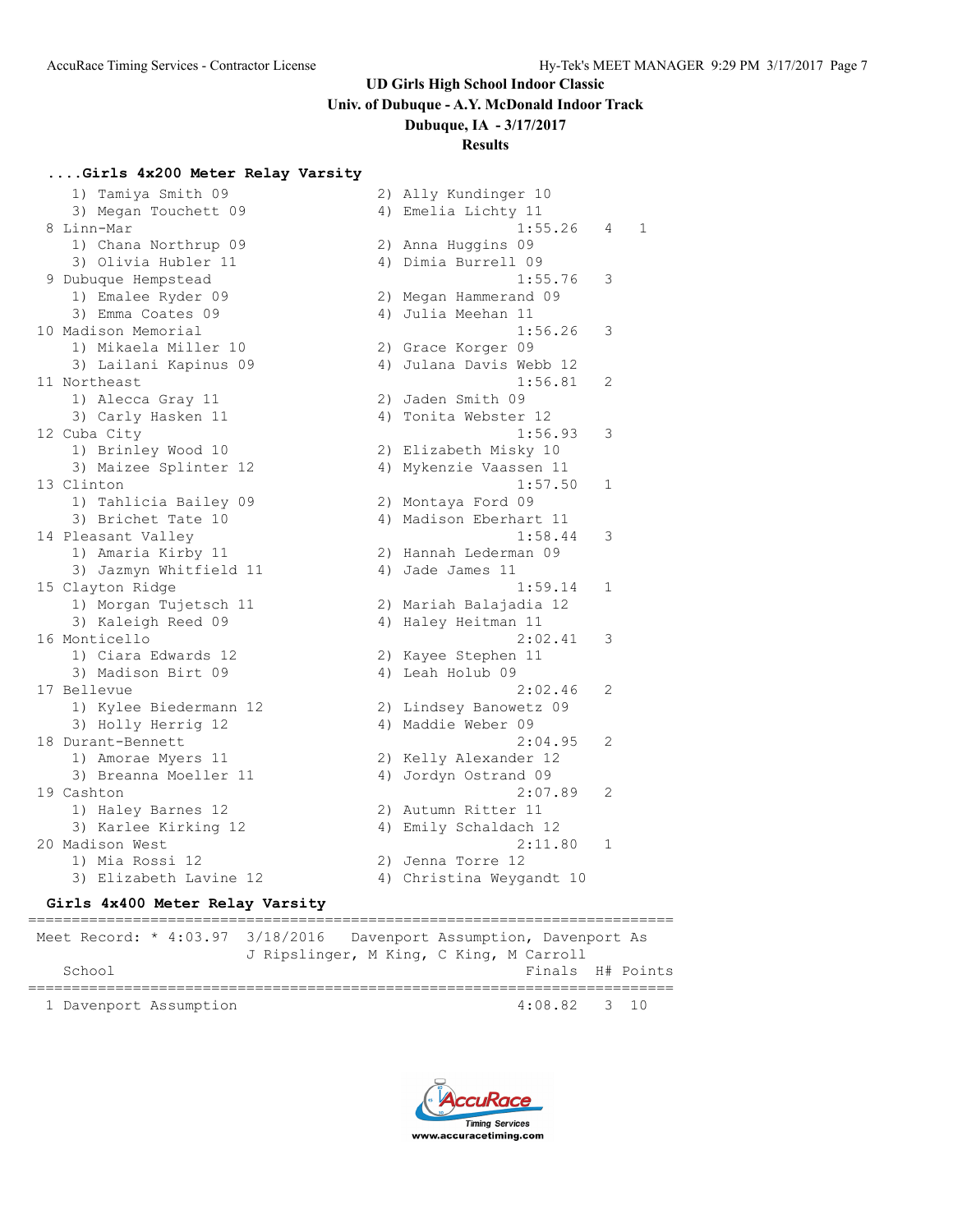**Univ. of Dubuque - A.Y. McDonald Indoor Track**

## **Dubuque, IA - 3/17/2017**

## **Results**

#### **....Girls 4x400 Meter Relay Varsity**

| 1) Lea Nelson 10         | 2) Peyton Hanley 10      |              |              |
|--------------------------|--------------------------|--------------|--------------|
| 3) Natalie Moore 09      | 4) Joy Ripslinger 12     |              |              |
| 2 Cedar Rapids Jefferson | 4:11.25                  | 3            | 8            |
| 1) Autumn Anderson 12    | 2) MiAsia Bergmann 11    |              |              |
| 3) McKayla Belew 12      | 4) Rachel Nagel 09       |              |              |
| 3 Western Dubuque        | 4:13.69                  | 3            | 6            |
| 1) Blair Burds 12        | 2) Jenna Burds 10        |              |              |
| 3) Morgan Pitz 12        | 4) Cassie Hermsen 11     |              |              |
| 4 Wahlert Catholic       | 4:21.60                  | 2            | 5            |
| 1) Aunna Huseman 09      | 2) Holly Hohmann 11      |              |              |
| 3) Jackie Ganshirt 12    | 4) Claire Broderick 09   |              |              |
| 5 Cascade                | 4:22.48                  | 2            | 4            |
| 1) Marie Knepper 10      | 2) Abby Welter 09        |              |              |
| 3) Anna Hunt 12          | 4) Ellie Loes 12         |              |              |
| 6 Verona Area            | 4:23.30                  | 3            | 3            |
| 1) Emelia Lichty 11      | 2) Ally Kundinger 10     |              |              |
| 3) Tamiya Smith 09       | 4) Sie'anna Mitchell 12  |              |              |
| 7 Dubuque Hempstead      | 4:23.57                  | 2            | 2            |
| 1) McKenna Johnson 12    | 2) Laney Herman 09       |              |              |
| 3) Grace Ries 10         | 4) Kaylee Leicht 09      |              |              |
| 8 Linn-Mar               | 4:25.12                  | 2            | $\mathbf{1}$ |
| 1) Hanna Saville 12      | 2) Anna Huggins 09       |              |              |
| 3) Maddie Harper 12      | 4) Cha' White 12         |              |              |
| 9 Monticello             | 4:25.20                  | 3            |              |
| 1) Taylor McDonald 11    | 2) Anna Loes 11          |              |              |
| 3) Natalie Newhard 11    | 4) Corinne Gadient 10    |              |              |
| 10 Dubuque Senior        | 4:26.12                  | 3            |              |
| 1) Emma Lambe 10         | 2) Marissa Boleyn 12     |              |              |
| 3) Taylor Redmond 11     | 4) Stevie Lambe 11       |              |              |
| 11 Madison West          | 4:37.77                  | $\mathbf{1}$ |              |
| 1) Carson Drury 10       | 2) Kate Hettenbach 12    |              |              |
| 3) Taylor Lyon 12        | 4) Angela Maloney 10     |              |              |
| 12 Madison Memorial      | 4:38.23                  | 2            |              |
| 1) Caroline Bergman 12   | 2) Mary Kate Anderson 12 |              |              |
| 3) Kelly Elmes 12        | 4) Lailani Kapinus 09    |              |              |
| 13 Northeast             | 4:38.61                  | 2            |              |
| 1) Carly Hasken 11       | 2) Amber Fredrichsen 10  |              |              |
| 3) Miya Messerich 09     | 4) Maddie Kaczinski 12   |              |              |
| 14 Potosi                | 4:51.42                  | 1            |              |
| 1) Maggie Schmitz 10     | 2) Brooke Dressler 12    |              |              |
| 3) Lily Reynolds 10      | 4) Madelyn Kruser 11     |              |              |
| 15 Clayton Ridge         | 5:06.75                  | $\mathbf 1$  |              |
| 1) Anna Harwick 09       | 2) Savannah Domeyer 12   |              |              |
| 3) Grace Meier 09        | 4) Ivy Aulwes 11         |              |              |

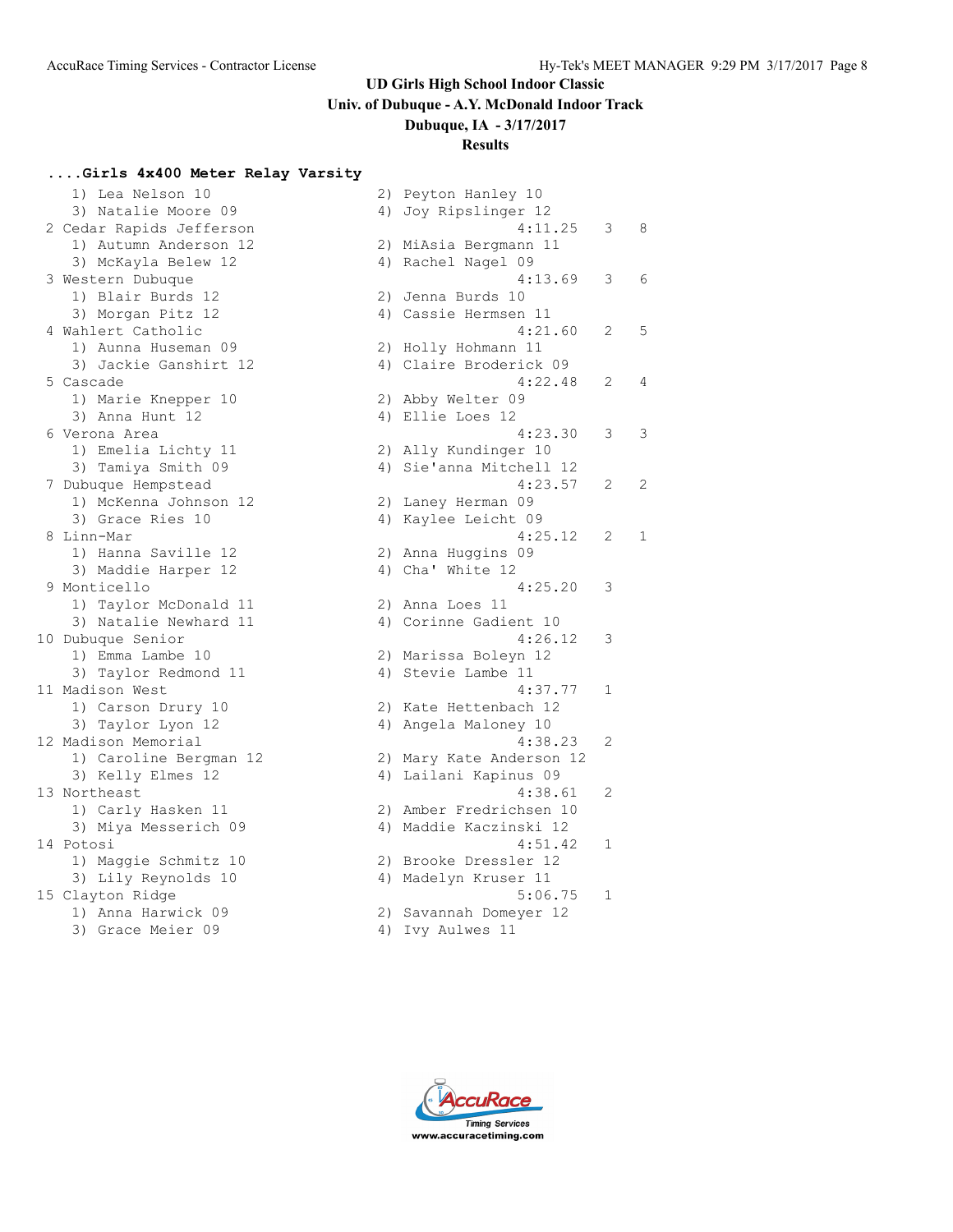**Univ. of Dubuque - A.Y. McDonald Indoor Track**

**Dubuque, IA - 3/17/2017**

### **Results**

#### **Girls 4x800 Meter Relay Varsity**

| Meet Record: * 9:36.24                    |  | ===========<br>3/21/2014 Davenport Assumption     |        |
|-------------------------------------------|--|---------------------------------------------------|--------|
| School<br>______________<br>------------- |  | K King, M King, C Carroll, J Ripslinger<br>Finals | Points |
| 1 Monticello                              |  | 9:54.28                                           | 10     |
| 1) Taylor McDonald 11                     |  | 2) Paige Holub 11                                 |        |
| 3) Jordyn Patterson 11                    |  | 4) Corinne Gadient 10                             |        |
| 2 Dubuque Hempstead                       |  | 10:12.69                                          | 8      |
| 1) Hannah Brown 09                        |  | 2) Kristen Brown 12                               |        |
| 3) Casey Nichols 11                       |  | 4) Kaylee Leicht 09                               |        |
| 3 Wahlert Catholic                        |  | 10:25.22                                          | 6      |
| 1) Aunna Huseman 09                       |  | 2) Holly Hohmann 11                               |        |
| 3) Kylie Cox 10                           |  | 4) Olivia Blosch 10                               |        |
| 4 Dubuque Senior                          |  | 10:29.85                                          | 5      |
| 1) Katelin Miron 09                       |  | 2) Mia Rampton 11                                 |        |
| 3) Natalie Donath 12                      |  | 4) Mackenzie Gaherty 11                           |        |
| 5 Madison Memorial                        |  | 10:39.95                                          | 4      |
| 1) Caroline Bergman 12                    |  | 2) Mary Kate Anderson 12                          |        |
| 3) Gabri Gaines 09                        |  | 4) Malia Bissen 10                                |        |
| 6 Pleasant Valley                         |  | 10:39.96                                          | 3      |
| 1) Mallory Lafever 10                     |  | 2) Kelsie Foltz 11                                |        |
| 3) Lauren Buechel 09                      |  | 4) Sydney Lear 11                                 |        |
| 7 Western Dubuque                         |  | 10:43.25                                          | 2      |
| 1) Ahdelle George 11                      |  | 2) Sydney Rosalez 10                              |        |
| 3) Jordan Burds 10                        |  | 4) Maria Gudenkauf 11                             |        |
| 8 Cascade                                 |  | 10:48.30                                          | 1      |
| 1) Marie Knepper 10                       |  | 2) Madeline Rhomberg 10                           |        |
| 3) Madison Kelchen 10                     |  | 4) Ellie Loes 12                                  |        |
| 9 Madison West                            |  | 10:52.28                                          |        |
| 1) Sarah Brophy 12                        |  | 2) Isa Darvin 12                                  |        |
| 3) Carson Drury 10                        |  | 4) Helen Moylan 09                                |        |
| 10 Verona Area                            |  | 11:02.12                                          |        |
| 1) Leah Remiker 09                        |  | 2) Mary Saley 09                                  |        |
| 3) Lucinda Bakken 09                      |  | 4) Lucy Waschbusch 10                             |        |
| 11 Clayton Ridge                          |  | 11:19.76                                          |        |
| 1) Victoria Breitbach 10                  |  | 2) Alysha Stickfort 12                            |        |
| 3) Anna Harwick 09                        |  | 4) Kasandra Rosenbum 12                           |        |
| 12 Durant-Bennett                         |  | 11:45.33                                          |        |
| 1) Ellie Berry 10                         |  | 2) Madison Howe 12                                |        |
| 3) Tori Novinski 10                       |  | 4) Heidi Wolf 09                                  |        |
| 13 Cuba City                              |  | 12:01.85                                          |        |
| 1) Kayla Churchill 12                     |  | 2) Kaylee Pitzen 10                               |        |
| 3) Carmen Brant 09                        |  | 4) Cassie Murray 10                               |        |

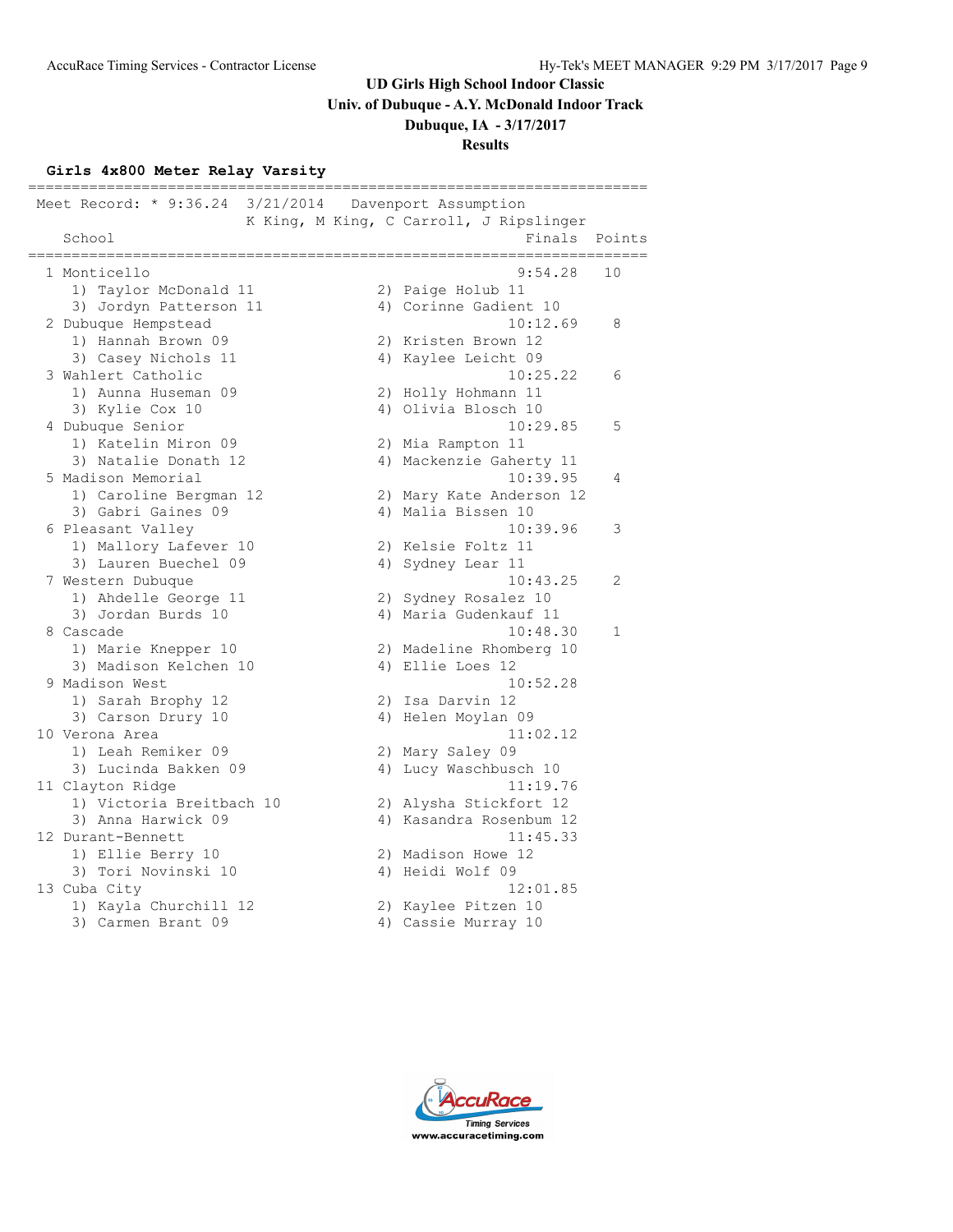**Univ. of Dubuque - A.Y. McDonald Indoor Track**

## **Dubuque, IA - 3/17/2017**

#### **Results**

## **Girls Distance Medley Varsity**

| Meet Record: * 4:25.09 3/18/2016 |  | Wahlert Catholic                                          |   |           |
|----------------------------------|--|-----------------------------------------------------------|---|-----------|
| School                           |  | A Osterberger, A Sherman, A Gall, E Osterberger<br>Finals |   | H# Points |
| --------------                   |  | ---------                                                 |   |           |
| 1 Dubuque Senior                 |  | 4:28.92                                                   | 4 | 10        |
| 1) Emma Lambe 10                 |  | 2) Marissa Boleyn 12                                      |   |           |
| 3) Stevie Lambe 11               |  | 4) Lauren Miller 10                                       |   |           |
| 2 Wahlert Catholic               |  | 4:32.42                                                   | 4 | 8         |
| 1) Claire Broderick 09           |  | 2) Anna Sherman 11                                        |   |           |
| 3) Molly McDonald 09             |  | 4) Aunna Huseman 09                                       |   |           |
| 3 Dubuque Hempstead              |  | 4:37.86                                                   | 4 | 6         |
| 1) Laney Herman 09               |  | 2) Megan Hammerand 09                                     |   |           |
| 3) Julia Meehan 11               |  | 4) Emily Buchheit 12                                      |   |           |
| 4 Linn-Mar                       |  | 4:48.02                                                   | 3 | 5         |
| 1) Dacia Isaac 12                |  | 2) Cha' White 12                                          |   |           |
| 3) Maddie Harper 12              |  | 4) Ally Hicks 12                                          |   |           |
| 5 Monticello                     |  | 4:48.44                                                   | 4 | 4         |
| 1) Ciara Edwards 12              |  | 2) Leah Holub 09                                          |   |           |
| 3) Natalie Newhard 11            |  | 4) Rachel Larabee 11                                      |   |           |
| 6 Northeast                      |  | 4:48.48                                                   | 4 | 3         |
| 1) Jaden Smith 09                |  | 2) Tonita Webster 12                                      |   |           |
| 3) Carly Hasken 11               |  | 4) Maddie Kaczinski 12                                    |   |           |
| 7 Monroe                         |  | 4:52.72                                                   | 3 | 2         |
| 1) Casey Rielly 12               |  | 2) Emma Sanders 10                                        |   |           |
| 3) Cammi Ganshert 10             |  | 4) Allyce Fahrney 12                                      |   |           |
| 8 Madison West                   |  | 4:52.77                                                   | 2 | 1         |
| 1) Kate Hettenbach 12            |  | 2) Taylor Lyon 12                                         |   |           |
| 3) Jessica Deschenes 09          |  | 4) Angela Maloney 10                                      |   |           |
| 9 Potosi                         |  | 4:53.43                                                   | 3 |           |
| 1) Maggie Schmitz 10             |  | 2) Madelyn Kruser 11                                      |   |           |
| 3) Lily Reynolds 10              |  | 4) Brooke Dressler 12                                     |   |           |
| 10 Verona Area                   |  | 4:54.22                                                   | 2 |           |
| 1) Zoe Connor 11                 |  | 2) Emelia Lichty 11                                       |   |           |
| 3) Jori Walsh 10                 |  | 4) Preston Ploc 12                                        |   |           |
| 11 Pleasant Valley               |  | 4:54.38                                                   | 1 |           |
| 1) Sara Hoskins 09               |  | 2) Megan Gropel 09                                        |   |           |
| 3) Katie Garner 09               |  | 4) Shannon Mullen 10                                      |   |           |
| 12 Davenport Assumption          |  | 4:55.34                                                   | 4 |           |
| 1) Peyton Hanley 10              |  | 2) Natalie Moore 09                                       |   |           |
| 3) Eryn Ackerman 10              |  | 4) Kaitlynn Ballinger 10                                  |   |           |
| 13 Durant-Bennett                |  | 4:59.08                                                   | 3 |           |
| 1) Amorae Myers 11               |  | 2) Jordyn Ostrand 09                                      |   |           |
| 3) Autumn Wolf 12                |  | 4) Ellie Berry 10                                         |   |           |
| 14 Western Dubuque               |  | 4:59.90                                                   | 3 |           |
| 1) Blair Burds 12                |  | 2) Cassie Hermsen 11                                      |   |           |
| 3) Paige Hollenback 10           |  | 4) Amanda Behnke 11                                       |   |           |
| 15 Clinton                       |  | 5:00.00                                                   | 2 |           |
| 1) Sam Matheny 10                |  | 2) Madison Eberhart 11                                    |   |           |
| 3) Paige Suessmith 11            |  | 4) Samantha Wohlstadter 12                                |   |           |

ccuRace **Timing Services** www.accuracetiming.com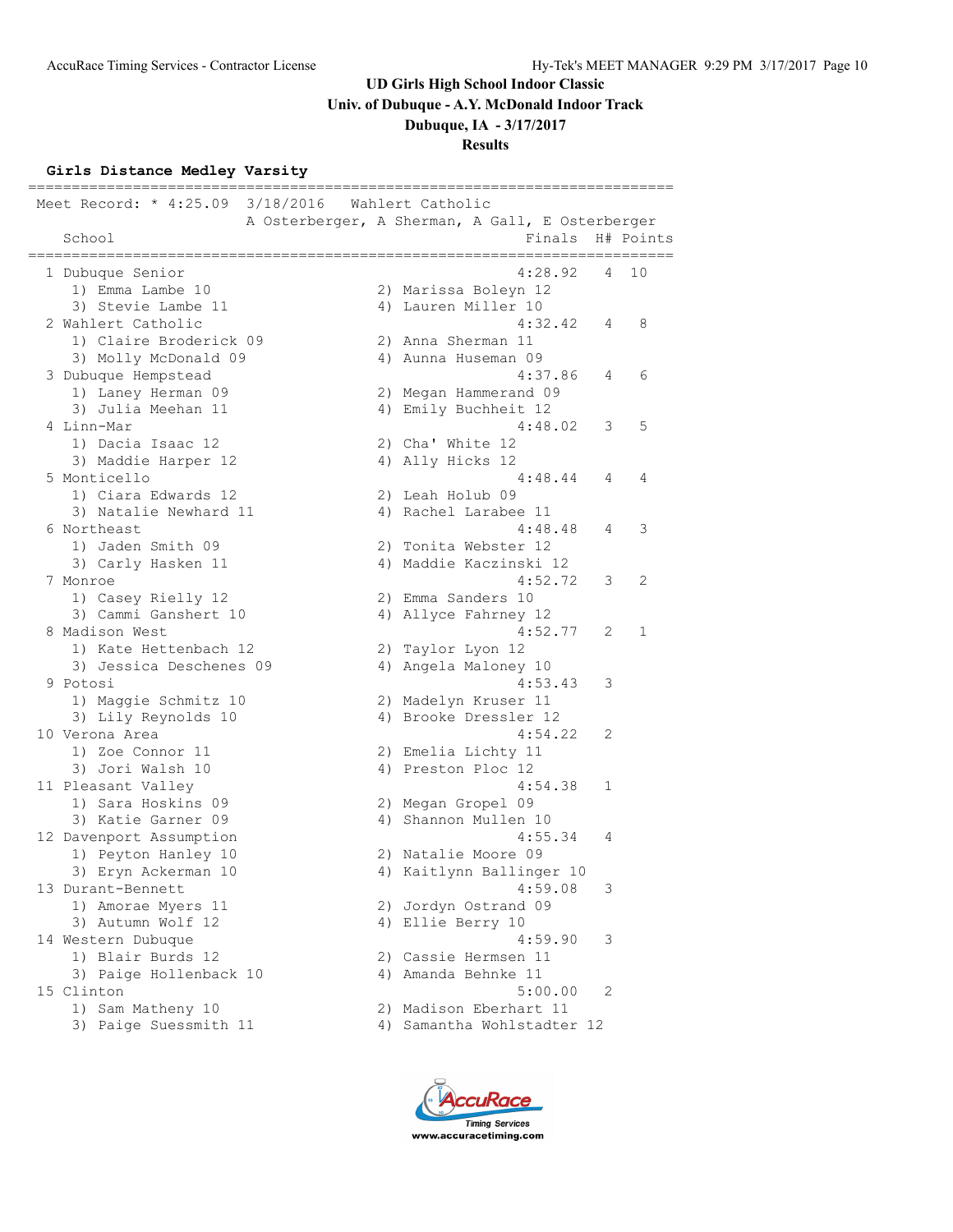**Univ. of Dubuque - A.Y. McDonald Indoor Track**

#### **Dubuque, IA - 3/17/2017**

#### **Results**

#### **....Girls Distance Medley Varsity**

| 16 Cascade               | $5:03.71$ 2               |  |
|--------------------------|---------------------------|--|
| 1) Mae Felton 10         | 2) Lilly Trumm 09         |  |
| 3) Alexis Shaffer 10     | 4) Jess Hoffman 09        |  |
| 17 Madison Memorial      | 5:09.72 3                 |  |
| 1) Samantha Adler 12     | 2) Kelly Elmes 12         |  |
| 3) Mya Garel-Moore 10    | 4) Samantha Caldicourt 12 |  |
| 18 Cashton               | 5:23.82 1                 |  |
| 1) Karlee Kirking 12     | 2) Autumn Ritter 11       |  |
| 3) Kailey Beck 09        | 4) Lydia Korn 09          |  |
| 19 Clayton Ridge         | 5:25.10                   |  |
| 1) Grace Meier 09        | 2) Mariah Balajadia 12    |  |
| 3) Mackenzie Marovets 10 | 4) Natalie Domeyer 11     |  |
|                          |                           |  |

#### **Girls High Jump Varsity**

======================================================================= Meet Record: \* 5-04 3/18/2016 Jordan Hirsbrunner, Monroe

| Name                                | $\frac{1}{2}$ $\frac{1}{2}$ $\frac{1}{2}$ $\frac{1}{2}$ $\frac{1}{2}$ $\frac{1}{2}$ $\frac{1}{2}$ $\frac{1}{2}$ $\frac{1}{2}$ $\frac{1}{2}$ $\frac{1}{2}$ $\frac{1}{2}$ $\frac{1}{2}$ $\frac{1}{2}$ $\frac{1}{2}$ $\frac{1}{2}$ $\frac{1}{2}$ $\frac{1}{2}$ $\frac{1}{2}$ $\frac{1}{2}$ $\frac{1}{2}$ $\frac{1}{2}$<br>Year School Near | Finals Points |                 |
|-------------------------------------|-----------------------------------------------------------------------------------------------------------------------------------------------------------------------------------------------------------------------------------------------------------------------------------------------------------------------------------------|---------------|-----------------|
| 1 Jordan Hirsbrunner 12 Monroe      |                                                                                                                                                                                                                                                                                                                                         | $5 - 05.00*$  | 10 <sup>°</sup> |
| 2 Skyler Presler 199 Linn-Mar       |                                                                                                                                                                                                                                                                                                                                         | $5 - 00.00$   | 8               |
| 3 Grace Gudenkauf                   | 12 Dubuque Senior J5-00.00                                                                                                                                                                                                                                                                                                              |               | 6               |
| 4 Erin McGrath                      | 11 Dubuque Hempstead                                                                                                                                                                                                                                                                                                                    | J5-00.00      | 5               |
| 5 Dimia Burrell                     | 09 Linn-Mar                                                                                                                                                                                                                                                                                                                             | $4 - 10.00$   | 3.50            |
| 5 Faith Koester                     | 10 Monroe                                                                                                                                                                                                                                                                                                                               | $4 - 10.00$   | 3.50            |
| 7 Amber Smothers                    | 12 Dubuque Hempstead                                                                                                                                                                                                                                                                                                                    | $J4 - 10.00$  | 1.50            |
| 7 Cassie Hermsen                    | 11 Western Dubuque                                                                                                                                                                                                                                                                                                                      | $J4 - 10.00$  | 1.50            |
| 9 Mya Garel-Moore                   | 10 Madison Memorial                                                                                                                                                                                                                                                                                                                     | $J4 - 10.00$  |                 |
| 10 Rebecca Schroeder                | 11 Bellevue                                                                                                                                                                                                                                                                                                                             | $J4 - 10.00$  |                 |
| 11 Bailey Sandman                   | 12 Dubuque Hempstead                                                                                                                                                                                                                                                                                                                    | $J4 - 10.00$  |                 |
| 11 Maizee Splinter                  | 12 Cuba City                                                                                                                                                                                                                                                                                                                            | $J4 - 10.00$  |                 |
| 13 Ally Kundinger                   | 10 Verona Area 4-08.00                                                                                                                                                                                                                                                                                                                  |               |                 |
| 14 Kailey Olson                     | 12 Verona Area                                                                                                                                                                                                                                                                                                                          | $J4 - 08.00$  |                 |
| 15 Lisa Tucker                      | 12 Cascade                                                                                                                                                                                                                                                                                                                              | $J4-08.00$    |                 |
| 15 Elizabeth Misky                  | 10 Cuba City                                                                                                                                                                                                                                                                                                                            | $J4 - 08.00$  |                 |
| 17 Annika Larson                    | 11 Verona Area 54-08.00                                                                                                                                                                                                                                                                                                                 |               |                 |
| 18 Meghan Prohaska (10 Cedar Rapids |                                                                                                                                                                                                                                                                                                                                         | $4 - 06.00$   |                 |
|                                     | 18 Lailani Kapinus (09 Madison Memorial (4-06.00)                                                                                                                                                                                                                                                                                       |               |                 |
| 18 Shauna McAleer                   | 12 Northeast                                                                                                                                                                                                                                                                                                                            | $4 - 06.00$   |                 |
|                                     | 21 Carson Drury 10 Madison West                                                                                                                                                                                                                                                                                                         | $J4 - 06.00$  |                 |
| 21 Nona Anderson                    | 12 Madison West                                                                                                                                                                                                                                                                                                                         | $J4 - 06.00$  |                 |
| 23 Sabrina Smith                    | 11 Wahlert Catholic 4-04.00                                                                                                                                                                                                                                                                                                             |               |                 |
| 23 Sophie Wilbanks                  | 09 Linn-Mar                                                                                                                                                                                                                                                                                                                             | $4 - 04.00$   |                 |
| 25 Karlee Kirking                   | 12 Cashton                                                                                                                                                                                                                                                                                                                              | $J4 - 04.00$  |                 |
| 26 Samantha Roberts                 | 10 Madison Memorial                                                                                                                                                                                                                                                                                                                     | $J4 - 04.00$  |                 |
| 27 Lydia Korn                       | 09 Cashton                                                                                                                                                                                                                                                                                                                              | $4 - 00.00$   |                 |
| 28 Claire Krapfl                    | 09 Clayton Ridge                                                                                                                                                                                                                                                                                                                        | $3 - 10.00$   |                 |

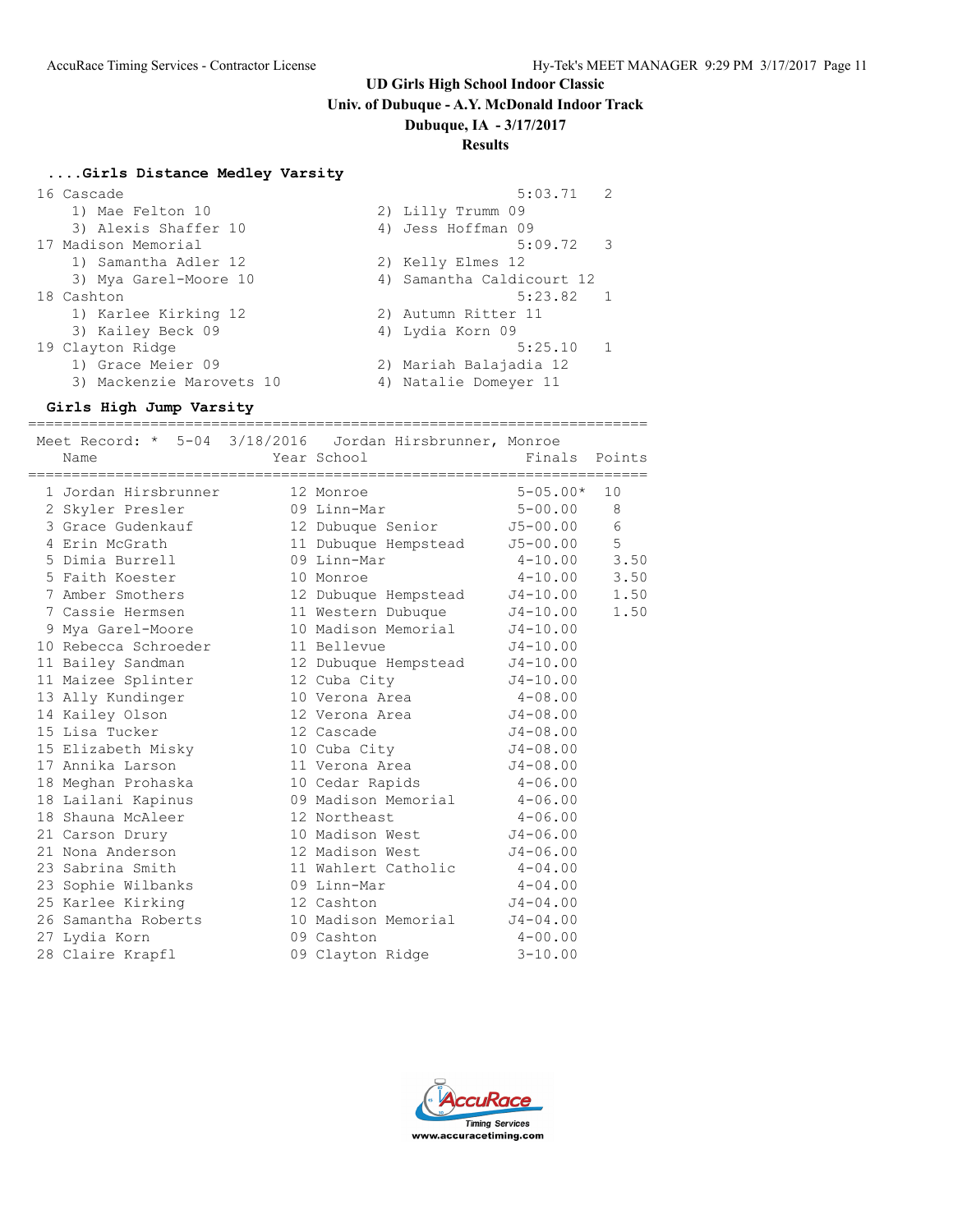**Univ. of Dubuque - A.Y. McDonald Indoor Track**

**Dubuque, IA - 3/17/2017**

**Results**

#### **Girls Pole Vault Varsity**

| Meet Record: * 9-00 3/21/2014 Tre Voegeli, Monroe<br>Name | Year School         | Finals       |
|-----------------------------------------------------------|---------------------|--------------|
|                                                           |                     |              |
|                                                           |                     |              |
| 1 Lauren Samz                                             | 12 Verona Area      | $7 - 06.00$  |
| 2 Daine Riggins                                           | 11 Madison Memorial | $7 - 00.00$  |
| 3 Samantha Adler                                          | 12 Madison Memorial | $J7 - 00.00$ |
| 4 Lilli Brings                                            | 10 Verona Area      | $6 - 06.00$  |
| 5 Megan Touchett                                          | 09 Verona Area      | $J6 - 06.00$ |
| -- Lauren Elias                                           | 09 Verona Area      | NΗ           |

#### **Girls Long Jump Varsity**

| Meet Record: * 16-11.75 3/20/2015 Jaderiel Staebler, Clayton Ridg<br>Name | Year School          | Finals        | Points         |
|---------------------------------------------------------------------------|----------------------|---------------|----------------|
| 1 Alicia Kuester                                                          | 12 Monroe            | $16 - 07.00$  | 10             |
| 2 Sie'anna Mitchell                                                       | 12 Verona Area       | $16 - 02.50$  | 8              |
| 3 Brittany Koppes                                                         | 11 Cascade           | $16 - 00.50$  | 6              |
| 4 Mykenzie Vaassen                                                        | 11 Cuba City         | $16 - 00.00$  | 5              |
| 5 Grace Gudenkauf                                                         | 12 Dubuque Senior    | $15 - 10.00$  | 4              |
| 6 Autumn Wolf                                                             | 12 Durant-Bennett    | $15 - 02.75$  | 3              |
| 7 Lauren Samz                                                             | 12 Verona Area       | $15 - 01.50$  | $\overline{2}$ |
| 8 Riley Bleymeyer                                                         | 10 Dubuque Hempstead | $15 - 00.00$  | $\mathbf{1}$   |
| 9 Betsy Littlewood                                                        | 10 Dubuque Hempstead | $14 - 10.00$  |                |
| 10 Kaleigh Reed                                                           | 09 Clayton Ridge     | $14 - 09.00$  |                |
| 10 Emalee Ryder                                                           | 09 Dubuque Hempstead | $14 - 09.00$  |                |
| 12 Julana Davis Webb                                                      | 12 Madison Memorial  | $14 - 04.50$  |                |
| 13 Brinley Wood                                                           | 10 Cuba City         | $14 - 00.00$  |                |
| 14 Jaden Smith                                                            | 09 Northeast         | $13 - 11.50$  |                |
| 15 Lexus Trickel                                                          | 12 Monroe            | $J13 - 11.50$ |                |
| 16 Mikaela Miller                                                         | 10 Madison Memorial  | $13 - 10.00$  |                |
| 17 Lailani Kapinus                                                        | 09 Madison Memorial  | $13 - 08.50$  |                |
| 18 Emma Hartz                                                             | 11 Pleasant Valley   | $13 - 06.00$  |                |
| 19 Holly Herrig                                                           | 12 Bellevue          | $13 - 05.50$  |                |
| 20 Magnolia Hickman                                                       | 11 Madison West      | $13 - 01.50$  |                |
| 21 Lena Thurich                                                           | 10 Clayton Ridge     | $13 - 01.00$  |                |
| 22 Kaylee Pitzen                                                          | 10 Cuba City         | $12 - 10.50$  |                |
| 23 Nona Anderson                                                          | 12 Madison West      | $12 - 10.00$  |                |
| 24 Paige Hollenback                                                       | 10 Western Dubuque   | $12 - 09.00$  |                |
| 24 Jazmyn Whitfield                                                       | 11 Pleasant Valley   | $12 - 09.00$  |                |
| 26 Faith Koester                                                          | 10 Monroe            | $12 - 08.00$  |                |
| 27 Lindsey Banowetz                                                       | 09 Bellevue          | $12 - 07.00$  |                |
| 28 Madelyn Kruser                                                         | 11 Potosi            | $12 - 06.50$  |                |
| 29 Kennedy Kaltenberg                                                     | 10 Verona Area       | $12 - 04.00$  |                |
| 30 Viktoriia Kharlan                                                      | 11 Linn-Mar          | $9 - 08.00$   |                |
| -- Amorae Myers                                                           | 11 Durant-Bennett    | FOUL          |                |
| -- Maddie Kaczinski                                                       | 12 Northeast         | FOUL          |                |

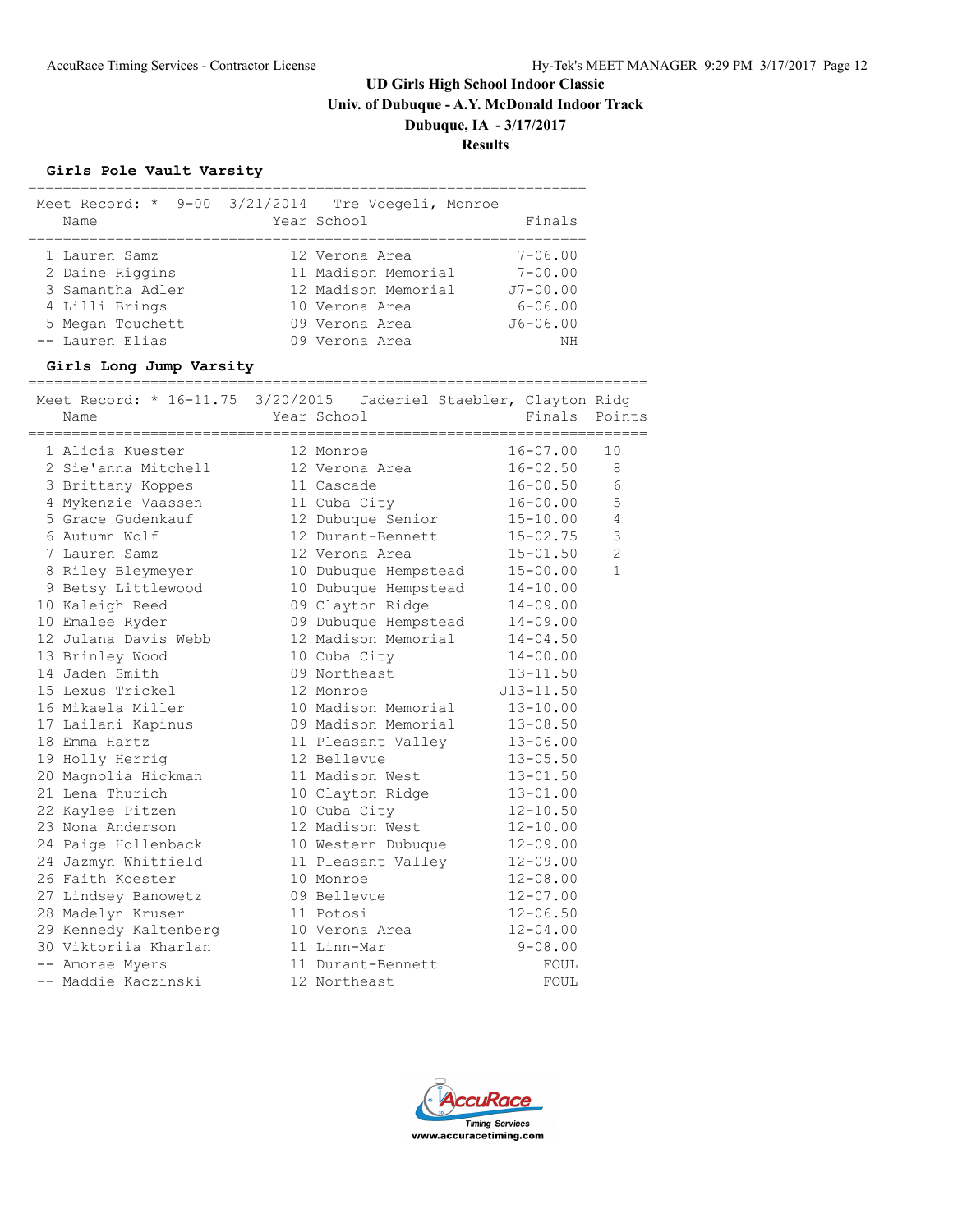**Univ. of Dubuque - A.Y. McDonald Indoor Track**

**Dubuque, IA - 3/17/2017**

## **Results**

#### **Girls Triple Jump Varsity**

| Meet Record: * 31-03 3/20/2015<br>Name | Natalie Statz, Madison Memo<br>Year School | Finals        |
|----------------------------------------|--------------------------------------------|---------------|
| 1 Lauren Samz                          | 12 Verona Area                             | $31 - 06.00*$ |
| 2 Ally Kundinger                       | 10 Verona Area                             | $30 - 06.00$  |
| 3 Lexus Trickel                        | 12 Monroe                                  | $29 - 08.00$  |
| 4 Julia Rimkus                         | 11 Verona Area                             | $29 - 07.00$  |
| 5 Ashley Kundinger                     | 10 Verona Area                             | $28 - 09.00$  |
| 6 Lauren Elias                         | 09 Verona Area                             | $25 - 07.00$  |
| 7 Kennedy Kaltenberg                   | 10 Verona Area                             | $25 - 05.00$  |
| -- Alicia Kuester                      | 12 Monroe                                  | FOUL          |

#### **Girls Shot Put Varsity**

======================================================================= Meet Record: \* 40-10 3/20/2015 Maddie Nilles, Wahlert

| Name                    | Year School          | Finals        | Points         |
|-------------------------|----------------------|---------------|----------------|
| 1 Haile Cook            | 12 Cedar Rapids      | $37 - 10.00$  | 10             |
| 2 Megan Gronau          | 12 Dubuque Hempstead | $37 - 07.75$  | 8              |
| 3 Bremma Seeser         | 12 Northeast         | $37 - 05.50$  | 6              |
| 4 Gaby Hall             | 11 Western Dubuque   | 34-07.25      | 5              |
| 5 Tonee Lafayette       | 11 Dubuque Senior    | $33 - 05.25$  | $\overline{4}$ |
| 6 Emily Schaldach       | 12 Cashton           | $33 - 03.50$  | $\mathsf 3$    |
| 7 Sarah Goldensoph      | 11 Clinton           | $33 - 03.00$  | $\overline{2}$ |
| 8 Abbie Ruggeberg       | 11 Cascade           | $32 - 05.50$  | $\mathbf{1}$   |
| 9 Shyra Hall            | 12 Madison Memorial  | $J32 - 05.50$ |                |
| 10 Grace Schraufnagel   | 12 Verona Area       | $32 - 03.00$  |                |
| 11 Kelly Alexander      | 12 Durant-Bennett    | $31 - 04.50$  |                |
| 12 Madison Fleckenstein | 10 Dubuque Hempstead | $31 - 02.25$  |                |
| 13 Laura Baumhoefener   | 09 Linn-Mar          | $30 - 07.75$  |                |
| 14 Grace Morgan         | 11 Potosi            | $30 - 07.25$  |                |
| 15 Emily Seligman       | 11 Durant-Bennett    | $30 - 06.50$  |                |
| 16 Camry Fields         | 12 Cuba City         | $30 - 04.50$  |                |
| 17 Mariah Balajadia     | 12 Clayton Ridge     | $30 - 04.00$  |                |
| 18 Mallory Ruden        | 12 Dubuque Senior    | $30 - 00.00$  |                |
| 19 Shavian Thurmond     | 12 Cedar Rapids      | $29 - 09.75$  |                |
| 20 Bailey Clemens       | 12 Cascade           | $29 - 07.75$  |                |
| 21 Rachel Schmitt       | 12 Western Dubuque   | $29 - 07.00$  |                |
| 22 Murphy Bleymeyer     | 12 Dubuque Hempstead | $29 - 00.50$  |                |
| 23 Madi Kalb            | 11 Western Dubuque   | $J29 - 00.50$ |                |
| 24 Reette Thorns        | 09 Madison Memorial  | $28 - 11.00$  |                |
| 25 Rachel Witthuhn      | 09 Verona Area       | $28 - 10.75$  |                |
| 26 Kylie Pickett        | 09 Bellevue          | $28 - 09.50$  |                |
| 27 Molly Kliest         | 10 Linn-Mar          | $28 - 06.00$  |                |
| 28 Anna Dunne           | 10 Bellevue          | $J28 - 06.00$ |                |
| 29 Alexis Schroeder     | 12 Cashton           | $28 - 04.75$  |                |
| 30 Kimberly Powell      | 09 Clinton           | $28 - 03.50$  |                |
| 31 Grace Gadient        | 12 Monticello        | $28 - 00.00$  |                |
| 32 Josie Mueller        | 11 Verona Area       | $27 - 11.00$  |                |

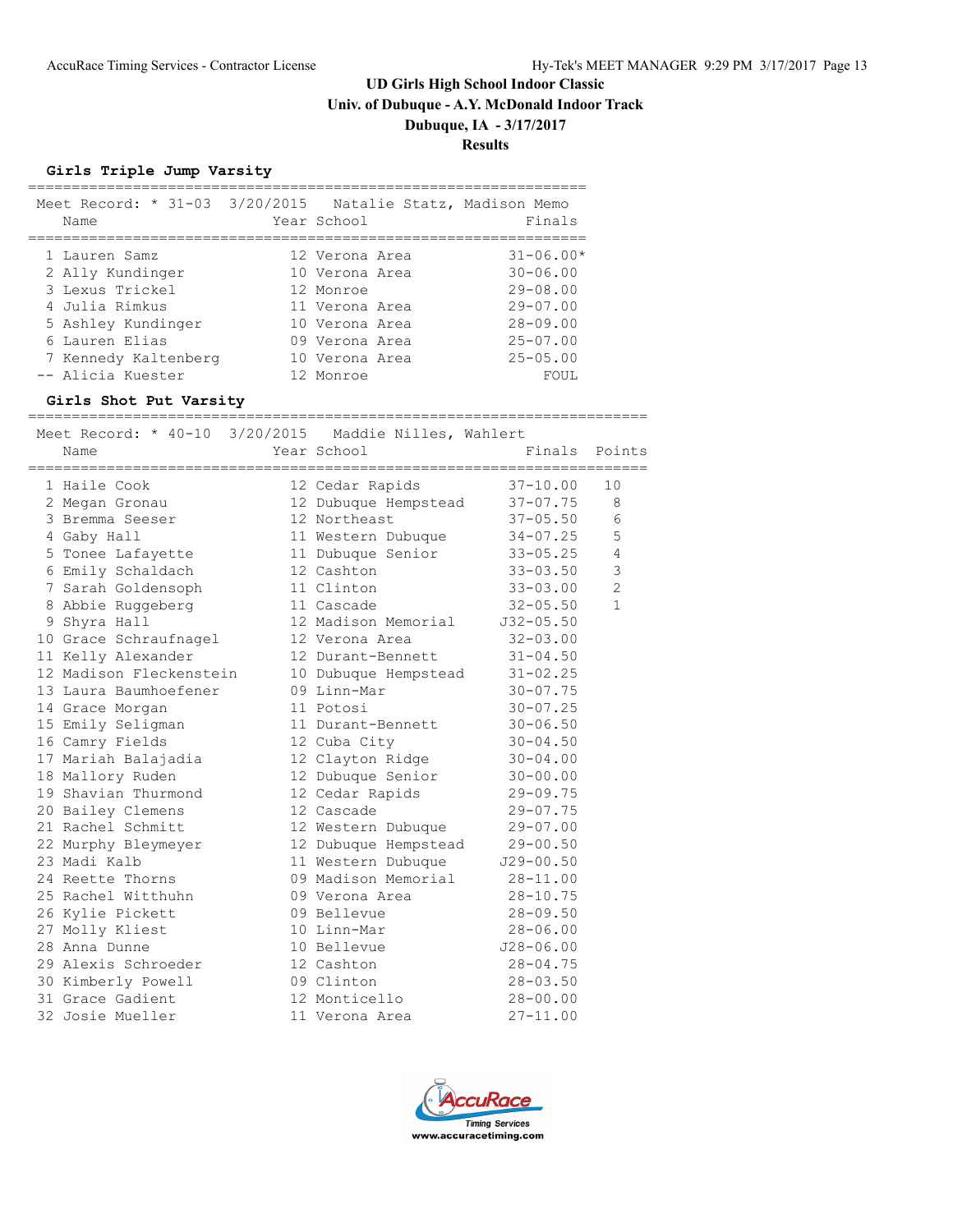## **UD Girls High School Indoor Classic Univ. of Dubuque - A.Y. McDonald Indoor Track**

# **Dubuque, IA - 3/17/2017**

## **Results**

#### **....Girls Shot Put Varsity**

| 33 Eliza Scheckel    | 11 Bellevue         | $27 - 09.00$ |
|----------------------|---------------------|--------------|
| 34 Nicole Osborn     | 12 Madison Memorial | $27 - 07.00$ |
| 35 Megan Cunningham  | 10 Clayton Ridge    | $26 - 11.50$ |
| 36 Payton Kopp       | 12 Cuba City        | $26 - 08.75$ |
| 37 Grace Jellison    | 09 Cedar Rapids     | $26 - 08.00$ |
| 38 Audra McMahon     | 11 Wahlert Catholic | $26 - 03.50$ |
| 39 Morgan Montgomery | 10 Wahlert Catholic | $26 - 03.00$ |
| 40 Ana Ahedo-Bremer  | 12 Madison West     | $25 - 09.25$ |
| 41 Kylie Wright      | 11 Cuba City        | $25 - 08.75$ |
| 42 Cassidy McCoy     | 12 Monroe           | $24 - 03.00$ |
| 43 Kelley Woock      | 12 Madison West     | $22 - 09.00$ |
| 44 Tatum Albaugh     | 11 Monroe           | $22 - 03.25$ |
| 45 Rhiannon Sullivan | 11 Madison West     | $15 - 11.50$ |

#### **Girls 55 Meter Dash Junior Varsity**

==========================================================================

|                     | $7.99*$                                                                                                                                                                                                                                                                                                                                                                                                                                                                 | 7                                                                                                                                                                        | 10                                                                        |                  |
|---------------------|-------------------------------------------------------------------------------------------------------------------------------------------------------------------------------------------------------------------------------------------------------------------------------------------------------------------------------------------------------------------------------------------------------------------------------------------------------------------------|--------------------------------------------------------------------------------------------------------------------------------------------------------------------------|---------------------------------------------------------------------------|------------------|
|                     |                                                                                                                                                                                                                                                                                                                                                                                                                                                                         | 7                                                                                                                                                                        | 8                                                                         |                  |
|                     |                                                                                                                                                                                                                                                                                                                                                                                                                                                                         | 7                                                                                                                                                                        | 6                                                                         |                  |
| 4 Meghan Prohaska   | 8.18                                                                                                                                                                                                                                                                                                                                                                                                                                                                    | $\mathbf{1}$                                                                                                                                                             | 5                                                                         |                  |
|                     |                                                                                                                                                                                                                                                                                                                                                                                                                                                                         | 6                                                                                                                                                                        | $\overline{4}$                                                            |                  |
|                     |                                                                                                                                                                                                                                                                                                                                                                                                                                                                         | 7                                                                                                                                                                        | 3                                                                         |                  |
|                     |                                                                                                                                                                                                                                                                                                                                                                                                                                                                         | 5                                                                                                                                                                        | $\overline{2}$                                                            |                  |
|                     | 8.33                                                                                                                                                                                                                                                                                                                                                                                                                                                                    | 6                                                                                                                                                                        | $\mathbf{1}$                                                              | 8.325            |
|                     | 8.33                                                                                                                                                                                                                                                                                                                                                                                                                                                                    | 6                                                                                                                                                                        | 8.326                                                                     |                  |
|                     |                                                                                                                                                                                                                                                                                                                                                                                                                                                                         | 5                                                                                                                                                                        |                                                                           |                  |
|                     | 8.43                                                                                                                                                                                                                                                                                                                                                                                                                                                                    | 7                                                                                                                                                                        |                                                                           |                  |
|                     | 8.49                                                                                                                                                                                                                                                                                                                                                                                                                                                                    | 6                                                                                                                                                                        | 8.483                                                                     |                  |
| 13 Maddie Wieczorek |                                                                                                                                                                                                                                                                                                                                                                                                                                                                         | 5                                                                                                                                                                        | 8.487                                                                     |                  |
|                     |                                                                                                                                                                                                                                                                                                                                                                                                                                                                         | 5                                                                                                                                                                        |                                                                           |                  |
|                     |                                                                                                                                                                                                                                                                                                                                                                                                                                                                         | 7                                                                                                                                                                        |                                                                           |                  |
|                     |                                                                                                                                                                                                                                                                                                                                                                                                                                                                         | 7                                                                                                                                                                        |                                                                           |                  |
|                     | 8.62                                                                                                                                                                                                                                                                                                                                                                                                                                                                    | $\overline{2}$                                                                                                                                                           |                                                                           |                  |
|                     | 8.64                                                                                                                                                                                                                                                                                                                                                                                                                                                                    | 3                                                                                                                                                                        |                                                                           |                  |
|                     |                                                                                                                                                                                                                                                                                                                                                                                                                                                                         | 6                                                                                                                                                                        |                                                                           |                  |
|                     | 8.73                                                                                                                                                                                                                                                                                                                                                                                                                                                                    | 6                                                                                                                                                                        |                                                                           |                  |
|                     |                                                                                                                                                                                                                                                                                                                                                                                                                                                                         | 6                                                                                                                                                                        |                                                                           |                  |
|                     |                                                                                                                                                                                                                                                                                                                                                                                                                                                                         | 4                                                                                                                                                                        |                                                                           |                  |
|                     |                                                                                                                                                                                                                                                                                                                                                                                                                                                                         | $\overline{4}$                                                                                                                                                           | 8.766                                                                     |                  |
|                     | 8.77                                                                                                                                                                                                                                                                                                                                                                                                                                                                    | 4                                                                                                                                                                        | 8.770                                                                     |                  |
|                     | 8.78                                                                                                                                                                                                                                                                                                                                                                                                                                                                    | 6                                                                                                                                                                        |                                                                           |                  |
|                     | 8.79                                                                                                                                                                                                                                                                                                                                                                                                                                                                    | 4                                                                                                                                                                        | 8.782                                                                     |                  |
| 26 Claira Droessler |                                                                                                                                                                                                                                                                                                                                                                                                                                                                         | 5                                                                                                                                                                        | 8.782                                                                     |                  |
|                     | 8.88                                                                                                                                                                                                                                                                                                                                                                                                                                                                    | 2                                                                                                                                                                        |                                                                           |                  |
|                     | 8.91                                                                                                                                                                                                                                                                                                                                                                                                                                                                    | $\mathbf{1}$                                                                                                                                                             | 8.903                                                                     |                  |
|                     | 8.91                                                                                                                                                                                                                                                                                                                                                                                                                                                                    | 5                                                                                                                                                                        | 8.909                                                                     |                  |
|                     | Meet Record: * 8.03 3/21/2014 Ana Gall, Wahlert<br>Year School<br>09 Cascade<br>11 Cascade<br>11 Wahlert Catholic<br>10 Cedar Rapids<br>09 Dubuque Senior<br>09 Davenport As<br>11 Verona Area<br>09 Verona Area<br>09 Clinton<br>10 Verona Area<br>09 Cascade<br>09 Clinton<br>09 Cedar Rapids<br>09 Linn-Mar<br>11 Bellevue<br>09 Monroe<br>10 Clinton<br>09 Cashton<br>11 Linn-Mar<br>12 Cashton<br>09 Cuba City<br>09 Bellevue<br>09 Dubuque Senior<br>10 Northeast | 8.26<br>09 Dubuque Hempstead 8.38<br>8.49<br>09 Madison Memorial<br>8.55<br>8.56<br>12 Dubuque Hempstead 8.71<br>8.75<br>8.76<br>10 Clayton Ridge<br>10 Madison Memorial | 8.13<br>8.15<br>10 Dubuque Hempstead 8.24<br>8.27<br>8.58<br>8.77<br>8.79 | Finals H# Points |

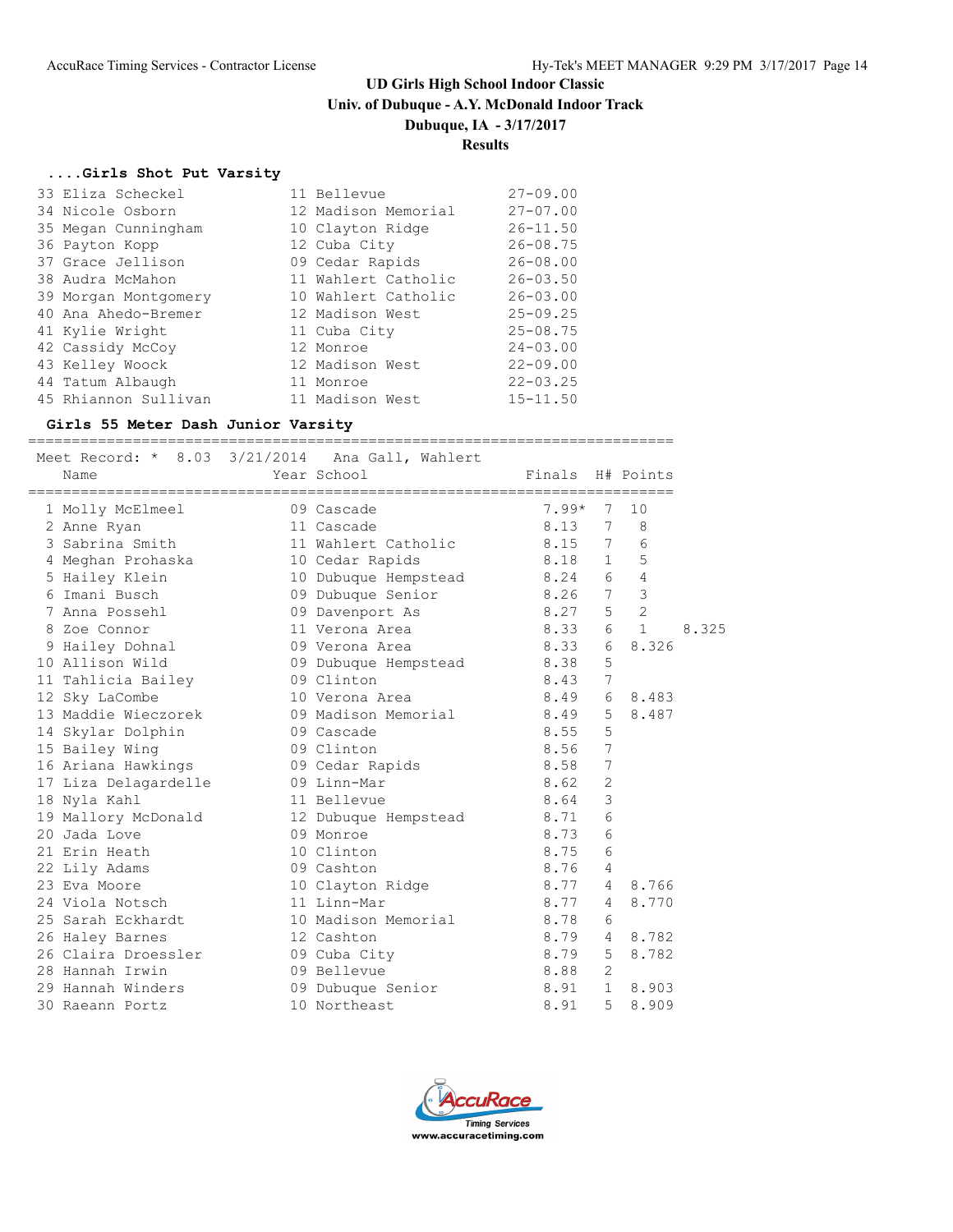**Univ. of Dubuque - A.Y. McDonald Indoor Track**

#### **Dubuque, IA - 3/17/2017**

#### **Results**

#### **....Girls 55 Meter Dash Junior Varsity**

| 31 Noelle Flint                              | 09 Cashton                     | 8.97           | 3              |         |
|----------------------------------------------|--------------------------------|----------------|----------------|---------|
| 32 Sophie Hodge                              | 09 Monticello                  | 9.01           |                | 1 9.003 |
| 33 Brett Gehrig                              | 09 Madison West                | 9.01           | 2              | 9.008   |
| 34 Elyse Juarez                              | 09 Davenport As 5.03           |                | 4              |         |
| 35 Lena Thurich Deriversity of the Second St | 9.06<br>10 Clayton Ridge       |                | $\mathbf{1}$   | 9.054   |
| 36 Hunter Kilmurry                           | 09 Monroe                      | 9.06           | 5              | 9.056   |
| 37 Addisyn Skinner                           | 09 Durant-Bennett              | 9.08           | 3              |         |
| 38 Vy Dinh                                   | 11 Davenport As                | 9.10           |                | 3 9.091 |
| 39 Ana Bravo                                 | $9.10 \quad 1$<br>12 Northeast |                |                | 9.100   |
| 40 Maria Kircher                             | 09 Wahlert Catholic            | 9.20           | $\overline{4}$ |         |
| 41 Grace Sprank                              | 10 Bellevue                    | 9.25           | $\overline{2}$ |         |
| 42 Viktoriia Kharlan                         | 11 Linn-Mar                    | $9.27 \quad 1$ |                |         |
| 43 Kelsey Carey                              | 9.29<br>11 Cuba City           |                | $\overline{4}$ |         |
| 44 Chelsea Alderman                          | 09 Durant-Bennett 9.32         |                | 4              |         |
| 45 Belle Pole                                | 10 Wahlert Catholic            | 9.44           | 3              |         |
| 46 Alysha Jacobson                           | 11 Potosi                      | 9.49           | 2              |         |
| 47 Ashlynn Sparks                            | 09 Monticello                  | 9.72           | $\mathbf{1}$   |         |
| 48 Jacy Koeller                              | 12 Potosi                      | 9.87           | 3              |         |
| 49 Kaitlyn Wiese 11 Durant-Bennett           |                                | 10.34          | 2              |         |
| 50 Rebekah Honeycutt 10 Pleasant Valley      |                                | 10.38          | $\overline{2}$ |         |
| 51 Alexandria Pennekamp                      | 10 Potosi                      | 10.90          | 3              |         |

**Girls 1500 Meter Run Junior Varsity** ========================================================================== Meet Record: \* 5:31.87 3/20/2015 Vivian Hacker, Madison West Name The Year School Finals H# Points ========================================================================== 1 Kylie Cox 10 Wahlert Catholic 5:40.17 2 10 2 Lauren Buechel 09 Pleasant Valley 5:42.05 2 8 3 Gracie Long 10 Wahlert Catholic 5:49.37 2 6 4 Sydney Lear 11 Pleasant Valley 5:50.32 2 5 5 Gabri Gaines 09 Madison Memorial 5:55.48 2 4 6 Ella Kunstman 09 Madison West 6:03.82 2 3 7 Paige Klein 09 Bellevue 6:08.54 1 2 8 Meredith Melchert 11 Monticello 6:09.07 2 1 9 Ashley Leibfried 12 Dubuque Hempstead 6:11.30 2 10 Taylor Butler 12 Dubuque Hempstead 6:11.71 1 11 Jamie Hogan 09 Verona Area 6:12.31 1 12 Erin Reed 11 Madison West 6:12.56 2 13 Elise Smith 10 Monroe 6:12.76 2 14 Erja Smith 10 Monroe 6:13.09 2 15 Elinor Picek 09 Madison West 6:14.56 2 16 Lilly Ries 11 Dubuque Hempstead 6:15.80 1 17 Odessa Hemmersbach 11 Cashton 6:29.69 1 18 Elise Carl 11 Madison Memorial 6:40.65 1 19 Catalina Grimm 10 Verona Area 6:42.04 1 20 Kaitlynn Harford 09 Linn-Mar 6:43.93 1 21 Mya Krapfl 11 Western Dubuque 6:53.71 1 22 Aubrey Doerscher 11 Durant-Bennett 7:05.99 1

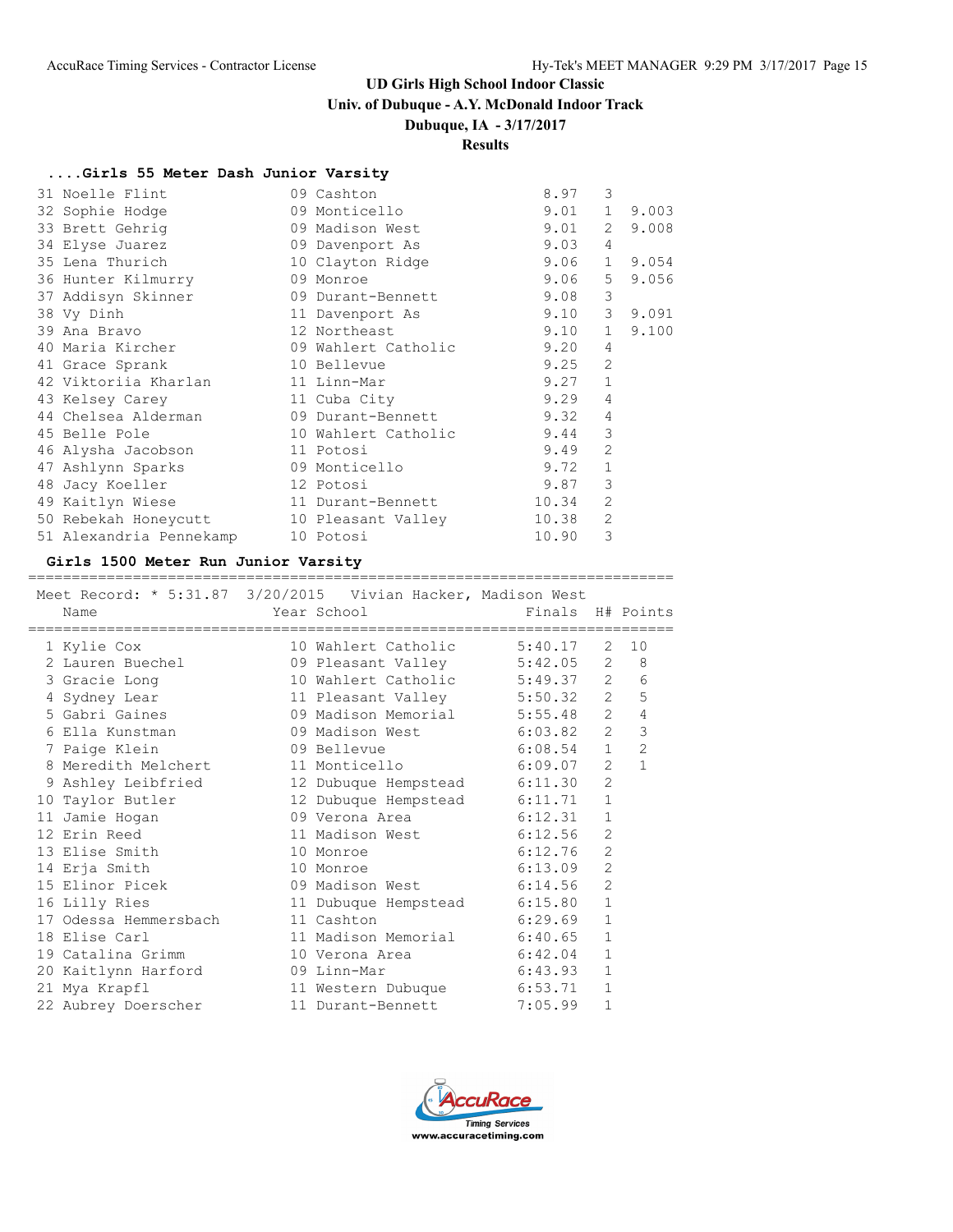**Univ. of Dubuque - A.Y. McDonald Indoor Track**

## **Dubuque, IA - 3/17/2017**

#### **Results**

| Girls 1500 Meter Run Junior Varsity    |                |                                          |   |              |
|----------------------------------------|----------------|------------------------------------------|---|--------------|
| 23 Megan Bunce                         | 11 Linn-Mar    | 7:07.18                                  | 1 |              |
| 24 Sydney Lowry                        | 11 Verona Area | 7:07.99                                  | 1 |              |
| 25 Natalie Dornbush                    | 09 Clinton     | 7:29.02                                  | 1 |              |
| Girls 4x200 Meter Relay Junior Varsity |                |                                          |   |              |
| =====================                  |                |                                          |   |              |
| Meet Record: * 1:55.20                 | 3/15/2013      | Davenport Assumption                     |   |              |
|                                        |                | C Young, A Cheatham, A Kimble, A Schmitt |   |              |
| School                                 |                | Finals                                   |   | H# Points    |
| 1 Wahlert Catholic                     |                | $1:54.85*$                               | 4 | 10           |
| 1) Bailey Vance 12                     |                | 2) Molly McDonald 09                     |   |              |
| 3) Sabrina Smith 11                    |                | 4) Madeline McCarron 10                  |   |              |
| 2 Davenport Assumption                 |                | 1:58.22                                  | 4 | 8            |
| 1) Natalie Moore 09                    |                | 2) Peyton Hanley 10                      |   |              |
| 3) Eryn Ackerman 10                    |                | 4) Anna Possehl 09                       |   |              |
| 3 Cascade                              |                | 2:00.71                                  | 2 | 6            |
| 1) Brittany Koppes 11                  |                | 2) Rachel Recker 12                      |   |              |
| 3) Noelle Green 12                     |                | 4) Mae Felton 10                         |   |              |
| 4 Dubuque Hempstead                    |                | 2:01.68                                  | 4 | 5            |
| 1) Skylnn Reding 09                    |                | 2) Amber Smothers 12                     |   |              |
| 3) Mallory McDonald 12                 |                | 4) Jenna Coates 11                       |   |              |
| 5 Linn-Mar                             |                | 2:01.85                                  | 4 | 4            |
| 1) Dacia Isaac 12                      |                | 2) Skyler Presler 09                     |   |              |
| 3) Sophie Wilbanks 09                  |                | 4) Jamison Feldman 09                    |   |              |
| 6 Verona Area                          |                | 2:04.94                                  | 3 | 3            |
| 1) Zoe Connor 11                       |                | 2) Jessica Ayite-Atayi 09                |   |              |
| 3) Elizabeth Larson 09                 |                | 4) Kennedy Kaltenberg 10                 |   |              |
| 7 Northeast                            |                | 2:04.96                                  | 2 | 2            |
| 1) McKenna Dierks 11                   |                | 2) Jayna Farrell 12                      |   |              |
| 3) Shauna McAleer 12                   |                | 4) Natalie Spooner 11                    |   |              |
| 8 Cuba City                            |                | 2:05.72                                  | 3 | $\mathbf{1}$ |
| 1) Parker Kopp 09                      |                | 2) Marissa Lehman 09                     |   |              |
| 3) Sophia Sander 09                    |                | 4) Kiera Holzemer 09                     |   |              |
| 9 Dubuque Senior                       |                | 2:06.04                                  | 3 |              |
| 1) Imani Busch 09                      |                | 2) Hannah Winders 09                     |   |              |
| 3) Claire Wedewer 09                   |                | 4) Anna Brondyke 11                      |   |              |
| 10 Clinton                             |                | 2:06.35                                  | 2 |              |
| 1) Erin Heath 10                       |                | 2) Jevonne Keith 11                      |   |              |
| 3) Marissa Fullick 10                  |                | 4) Rylee Jensen 10                       |   |              |
| 11 Monroe                              |                | 2:06.87                                  | 4 |              |
| 1) Jada Love 09                        |                | 2) Makayla Harrow 09                     |   |              |
| 3) Hannah Swenson 09                   |                | 4) Emma Sanders 10                       |   |              |
| 12 Monticello                          |                | 2:07.25                                  | 3 |              |
| 1) Maddie Fellinger 10                 |                | 2) Alyssa Foust 12                       |   |              |
| 3) Sami Fritz 11                       |                | 4) Rylee Warthen 12                      |   |              |
| 13 Madison Memorial                    |                | 2:08.94                                  | 3 |              |
| 1) Daine Riggins 11                    |                | 2) Haley Gaines 09                       |   |              |
| 3) Abbey Maier 10                      |                | 4) Mya Garel-Moore 10                    |   |              |

ccuRace **Timing Services** www.accuracetiming.com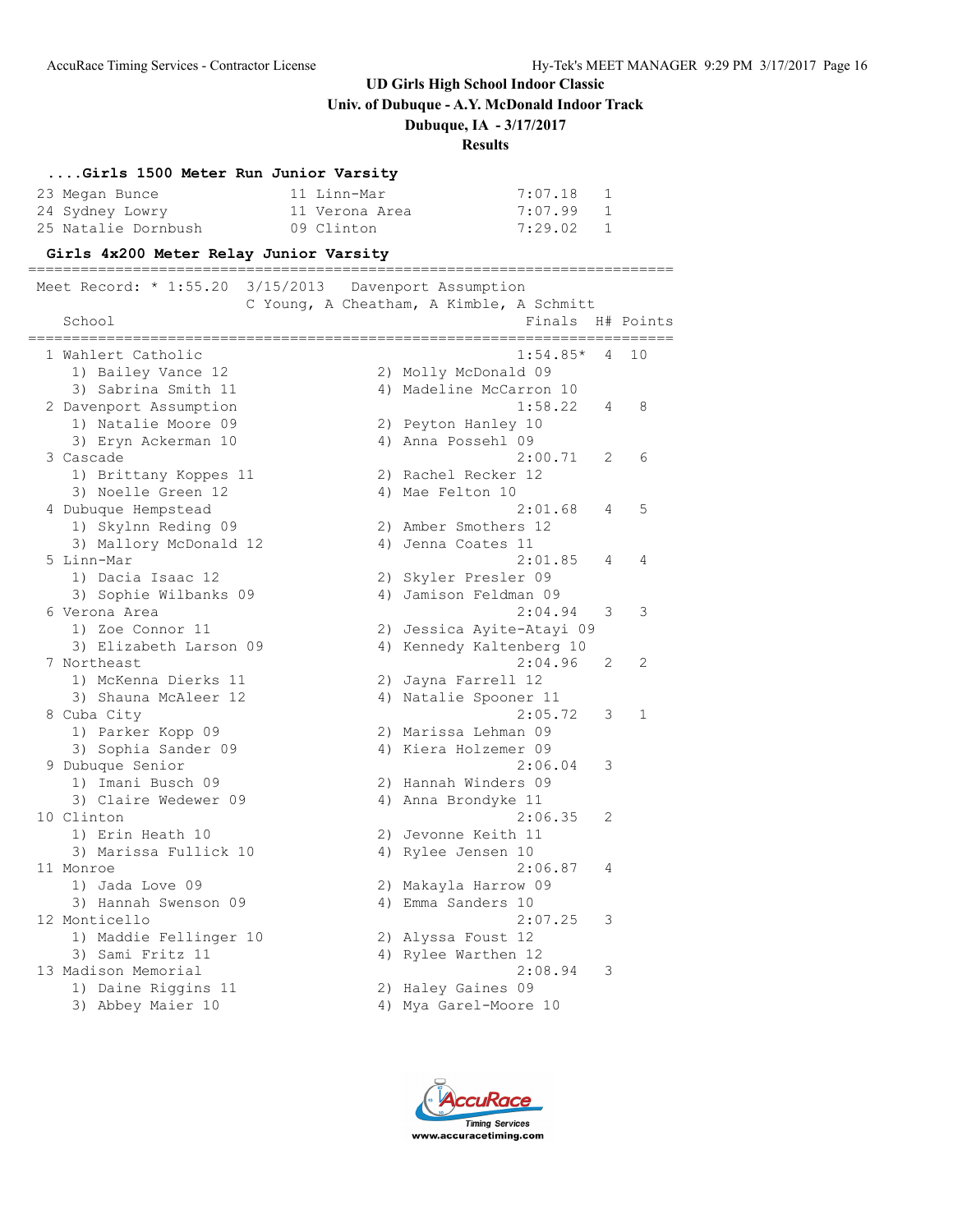#### **Univ. of Dubuque - A.Y. McDonald Indoor Track**

**Dubuque, IA - 3/17/2017**

#### **Results**

#### **....Girls 4x200 Meter Relay Junior Varsity**

| 14 Pleasant Valley      |    | 2:10.53                | $\mathbf{1}$   |
|-------------------------|----|------------------------|----------------|
| 1) Katie Garner 09      |    | 2) Laurin Baker 10     |                |
| 3) Susan Anil 10        |    | 4) Rachel Heine 09     |                |
| 15 Cashton              |    | 2:13.49                | $\mathbf{1}$   |
| 1) Lily Adams 09        |    | 2) Zoe Grandall 10     |                |
| 3) Noelle Flint 09      |    | 4) Kailey Beck 09      |                |
| 16 Clayton Ridge        |    | 2:14.15                | $\mathbf{1}$   |
| 1) Claire Krapfl 09     |    | 2) Savannah Domeyer 12 |                |
| 3) Chelsea Ludovissy 09 |    | 4) Eva Moore 10        |                |
| 17 Bellevue             |    | 2:15.15                | 3              |
| 1) Lisa Beckley 10      |    | 2) Grace Sprank 10     |                |
| 3) Molly Urbain 10      |    | 4) Hannah Irwin 09     |                |
| 18 Durant-Bennett       |    | 2:17.55                | $\mathcal{L}$  |
| 1) Chelsea Alderman 09  |    | 2) Brittany Kahl 11    |                |
| 3) Haley Wolf 12        |    | 4) Morgan Mital 11     |                |
| 19 Potosi               |    | 2:18.31                | $\overline{2}$ |
| 1) Alison Kruser 11     |    | 2) Jacy Koeller 12     |                |
| 3) Alysha Jacobson 11   | 4) | Justice Udelhofen 09   |                |
| 20 Madison West         |    | 2:21.77                | $\mathcal{L}$  |
| 1) Alana Caire 09       |    | 2) Sairoong Brunner 09 |                |
| 3) Mary Hegeman 09      |    | 4) Chloe Bouska 09     |                |
| Cedar Rapids Jefferson  |    | DO.                    | 4              |
| 1) Shapreah Weber 11    |    | 2) Nijah Clark 10      |                |
| 3) Meghan Prohaska 10   |    | 4) Raya George 10      |                |

#### **Girls 4x400 Meter Relay Junior Varsity**

 Meet Record: \* 4:21.97 3/18/2016 Wahlert Catholic J Ganshirt, B Hasken, A Sherman, V Herbst School Finals H# Points ========================================================================== 1 Cedar Rapids Jefferson 1) Ariana Hawkings 09 2) Raya George 10 3) Corrine Hepker 10  $\hskip1cm$  4) Nijah Clark 10 2 Monticello 4:48.93 2 8 1) Jacqueline Petersen 12 2) Sydney Ballou 09 3) Aspen Gillmore 10 (4) Caitlyn Cruise 11 3 Clinton 4:51.60 1 6 1) Samantha Wohlstadter 12 2) Keira Fullick 09 3) Autumn Hager 09 4) Paige Suessmith 11 4 Cascade 4:51.72 2 5 1) Madeline Rhomberg 10 2) Madison Kelchen 10 3) Maddie Weber 11 1988 (4) Lexi Feldmann 09 5 Verona Area 4:53.08 2 4 1) Sydney Deischer 10 2) Ashley Kundinger 10 3) Carmen Baio 10 4) Andie Almond 10 6 Wahlert Catholic 4:54.12 2 3 1) Kylie Cox 10 2) Emma Duehr 10 3) Katy Krapfl 10 4) Hannah McDermott 09

==========================================================================

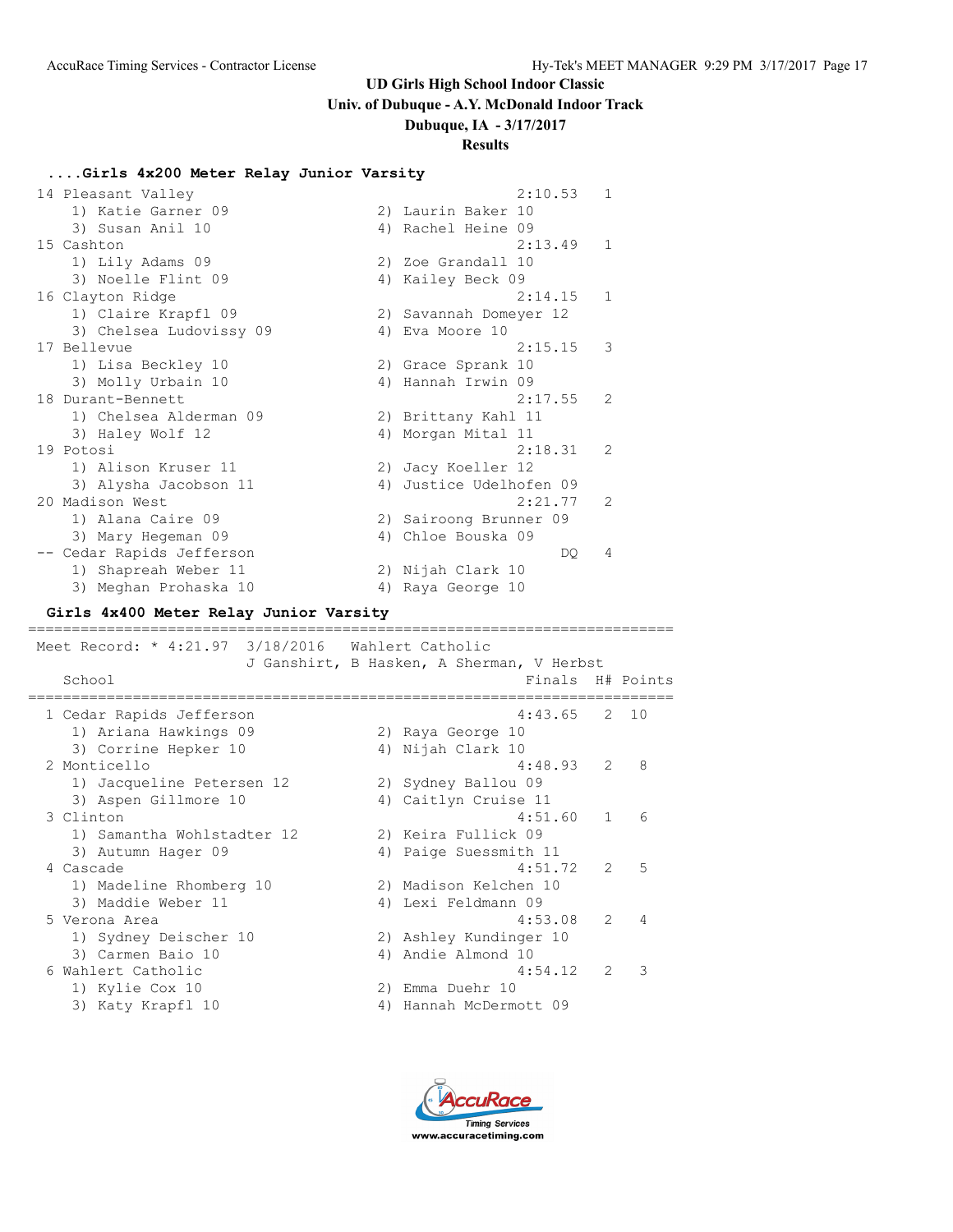**Univ. of Dubuque - A.Y. McDonald Indoor Track**

#### **Dubuque, IA - 3/17/2017**

#### **Results**

#### **....Girls 4x400 Meter Relay Junior Varsity**

| 7 Linn-Mar                | 5:01.37                  |                | 2 |
|---------------------------|--------------------------|----------------|---|
| 1) Ally Hicks 12          | 2) Megan Norris 09       |                |   |
| 3) Chloe Rausch 09        | 4) Katelyn Eilders 09    |                |   |
| 8 Madison Memorial        | 5:06.96                  | 2              |   |
| 1) Samantha Caldicourt 12 | 2) Maddie Wieczorek 09   |                |   |
| 3) Sarah Eckhardt 10      | 4) Haley Gaines 09       |                |   |
| 9 Dubuque Hempstead       | 5:08.32 1                |                |   |
| 1) Ellie O'Neil 11        | 2) Becca Zillig 12       |                |   |
| 3) Emerson Rheingans 11   | 4) Claire Paulson 09     |                |   |
| 10 Clayton Ridge          | $5:14.17$ 1              |                |   |
| 1) Courtney Willenborg 12 | 2) Natalie Domeyer 11    |                |   |
| 3) Rachel Anderegg 12     | 4) Mackenzie Marovets 10 |                |   |
| 11 Madison West           | 5:27.70                  | $\overline{1}$ |   |
| 1) Sophie Auron 09        | 2) Chloe Bouska 09       |                |   |
| 3) Sairoong Brunner 09    | 4) Lauren Finnegan 09    |                |   |

=======================================================================

#### **Girls 4x800 Meter Relay Junior Varsity**

| Meet Record: * 10:55.49 3/18/2016 | Cascade<br>K Kelchen, M Kelchen, M Rhomberg, M Weber |
|-----------------------------------|------------------------------------------------------|
| School                            | Finals Points                                        |
| 1 Monticello                      | 11:17.05<br>10                                       |
| 1) Gabby Gadient 09               | 2) Jacqueline Petersen 12                            |
| 3) Andrea Manternach 12           | 4) Sydney Ballou 09                                  |
| 2 Dubuque Hempstead               | 11:27.98<br>8                                        |
| 1) Brenna Fransen 12              | 2) Heather Morley 11                                 |
| 3) Becca Zillig 12                | 4) Ellie O'Neil 11                                   |
| 3 Verona Area                     | 11:59.42<br>6                                        |
| 1) Jamie Hogan 09                 | 2) Kayla Johnson 11                                  |
| 3) Bryanna Woods 11               | 4) Franny Donovan 12                                 |
| 4 Pleasant Valley                 | 11:59.56<br>5                                        |
| 1) Elizabeth Honeycutt 11         | 2) Roshni Nair 11                                    |
| 3) Marielle Delpilar 09           | 4) Alexis Faulhaber 10                               |
| 5 Bellevue                        | 11:59.83<br>4                                        |
| 1) Kailey Miller 10               | 2) Paige Klein 09                                    |
| 3) Kaylnn Sieverding 09           | 4) Autumn Geiger 10                                  |
| 6 Cascade                         | 12:27.69<br>3                                        |
| 1) Alexis Shaffer 10              | 2) Jess Hoffman 09                                   |
| 3) Maddie Weber 11                | 4) Aliyah Weber 09                                   |
| 7 Madison West                    | 12:27.82<br>$\mathcal{L}$                            |
| 1) Sophie Heaslett 09             | 2) Erin Reed 11                                      |
| 3) Maggie Morgan 09               | 4) Ella Kunstman 09                                  |
| 8 Western Dubuque                 | 12:53.36<br>$\mathbf{1}$                             |
| 1) Leah Wille 10                  | 2) Melissa Ludwig 12                                 |
| 3) Mya Krapfl 11                  | Libby Freiburger 09<br>4)                            |

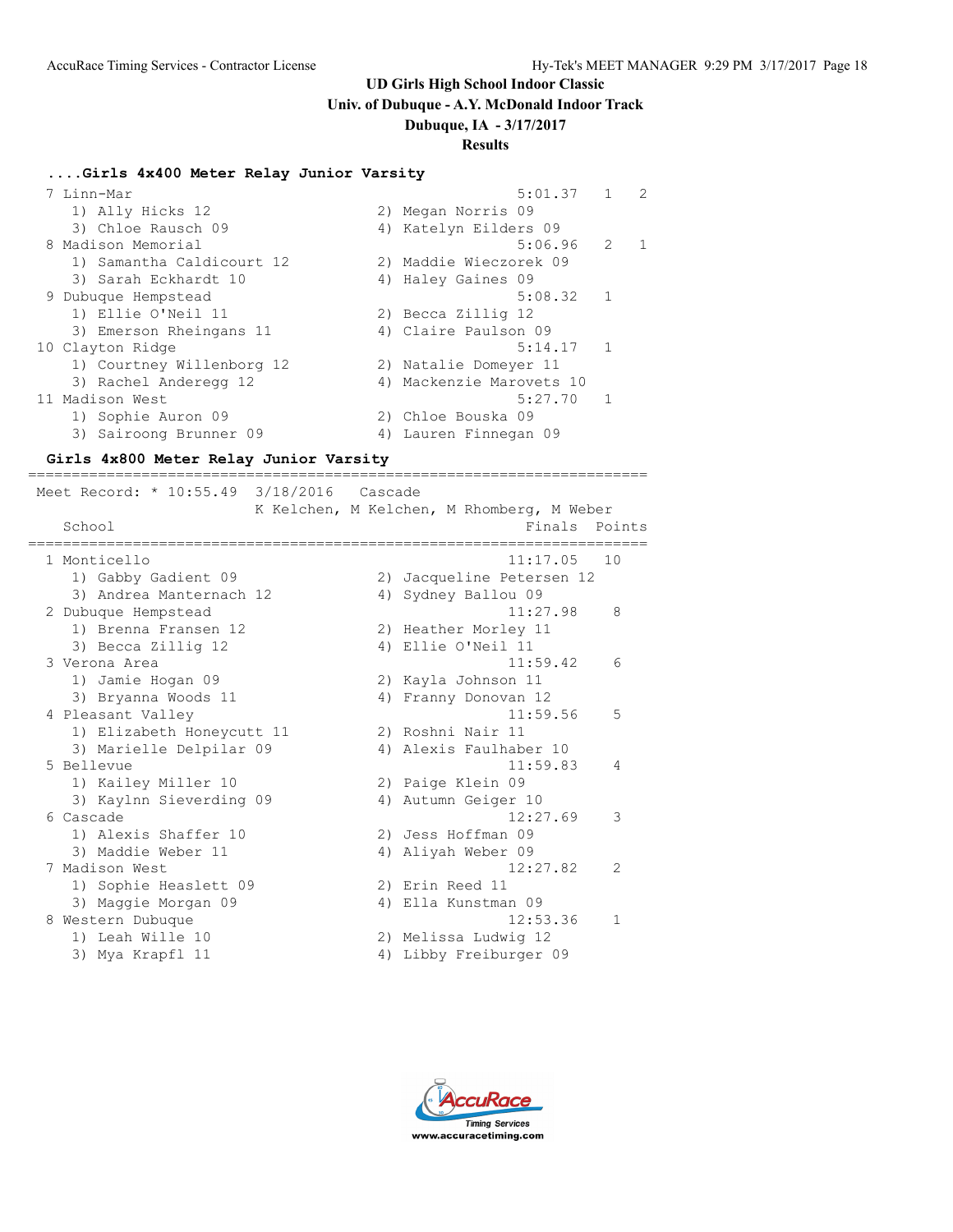**Univ. of Dubuque - A.Y. McDonald Indoor Track**

## **Dubuque, IA - 3/17/2017**

#### **Results**

#### **Girls Distance Medley Junior Varsity**

| Meet Record: * 4:48.36 3/18/2016<br>Wahlert Catholic |                                                  |              |           |  |  |  |  |
|------------------------------------------------------|--------------------------------------------------|--------------|-----------|--|--|--|--|
| School                                               | M McCarron, S Rury, V Herbst, E Earles<br>Finals |              | H# Points |  |  |  |  |
| 1 Dubuque Senior                                     | 4:57.01                                          | 3            | 10        |  |  |  |  |
| 1) Imani Busch 09                                    | 2) Ava Romagna 09                                |              |           |  |  |  |  |
| 3) Cassie Trentz 12                                  | 4) Grace Ries 09                                 |              |           |  |  |  |  |
| 2 Northeast                                          | 5:07.57                                          | 3            | 8         |  |  |  |  |
| 1) Sydney Kucera 12<br>3) Amber Fredrichsen 10       | 2) Jayna Farrell 12<br>4) Miya Messerich 09      |              |           |  |  |  |  |
| 3 Pleasant Valley                                    | 5:07.68                                          | 1            | 6         |  |  |  |  |
| 1) Rachel Heine 09                                   | 2) Patricia Bettis 09                            |              |           |  |  |  |  |
| 3) Abby Davison 11                                   | 4) Roshni Nair 11                                |              |           |  |  |  |  |
| 4 Linn-Mar                                           | 5:08.65                                          | 2            | 5         |  |  |  |  |
| 1) Brea Pladsen 12                                   | 2) Allie Scolaro 10                              |              |           |  |  |  |  |
| 3) Kayla Micek 11                                    | 4) AJ Kendrick 10                                |              |           |  |  |  |  |
| 5 Verona Area                                        | 5:09.08                                          | 3            | 4         |  |  |  |  |
| 1) Sky LaCombe 10                                    | 2) Hailey Dohnal 09                              |              |           |  |  |  |  |
| 3) Angelique Stepanenkov 12                          | 4) Natalia Aparicio 10                           |              |           |  |  |  |  |
| 6 Clinton                                            | 5:09.37                                          | $\mathbf{1}$ | 3         |  |  |  |  |
| 1) Kiah Guidry 11                                    | 2) Jasmine Guidry 10                             |              |           |  |  |  |  |
| 3) Keira Fullick 09                                  | 4) Autumn Hager 09                               |              |           |  |  |  |  |
| 7 Madison West                                       | 5:13.42                                          | 2            | 2         |  |  |  |  |
| 1) Irene Mecozzi 09                                  | 2) Natalie Pricer 09                             |              |           |  |  |  |  |
| 3) Brett Gehrig 09                                   | 4) Sophia Miller-Grande 09                       |              |           |  |  |  |  |
| 8 Dubuque Hempstead                                  | 5:18.21                                          | 3            | 1         |  |  |  |  |
| 1) Riley Bleymeyer 10                                | 2) Abby Kallaher 09                              |              |           |  |  |  |  |
| 3) Sage Smith 11                                     | 4) Autumn Brosius 11                             |              |           |  |  |  |  |
| 9 Cascade                                            | 5:30.64                                          | 3            |           |  |  |  |  |
| 1) Lexi Feldmann 09                                  | 2) Jeebeez Hamuss 10                             |              |           |  |  |  |  |
| 3) Abby Welter 09                                    | 4) Aliyah Weber 09                               |              |           |  |  |  |  |
| 10 Madison Memorial<br>1) Samantha Roberts 10        | 5:40.00<br>2) Maddie Wieczorek 09                | 2            |           |  |  |  |  |
| 3) Izzy Malliet 09                                   | 4) Almainique Hester 09                          |              |           |  |  |  |  |
| 11 Monticello                                        | 5:41.16                                          | 3            |           |  |  |  |  |
| 1) Emily Kurt 11                                     | 2) Makayla Smith 11                              |              |           |  |  |  |  |
| 3) Olivia Kremer 09                                  | 4) Marissa Recker 10                             |              |           |  |  |  |  |
| 12 Wahlert Catholic                                  | 5:49.07                                          | $\mathbf{1}$ |           |  |  |  |  |
| 1) Katy Krapfl 10                                    | 2) Maria Kircher 09                              |              |           |  |  |  |  |
| 3) Emma Duehr 10                                     | 4) Hannah McDermott 09                           |              |           |  |  |  |  |
| 13 Durant-Bennett                                    | 5:53.92                                          | 2            |           |  |  |  |  |
| 1) Chelsea Alderman 09                               | 2) Addisyn Skinner 09                            |              |           |  |  |  |  |
| 3) Allyson Heinrich 09                               | 4) Kerrigan Johnson 10                           |              |           |  |  |  |  |
|                                                      |                                                  |              |           |  |  |  |  |

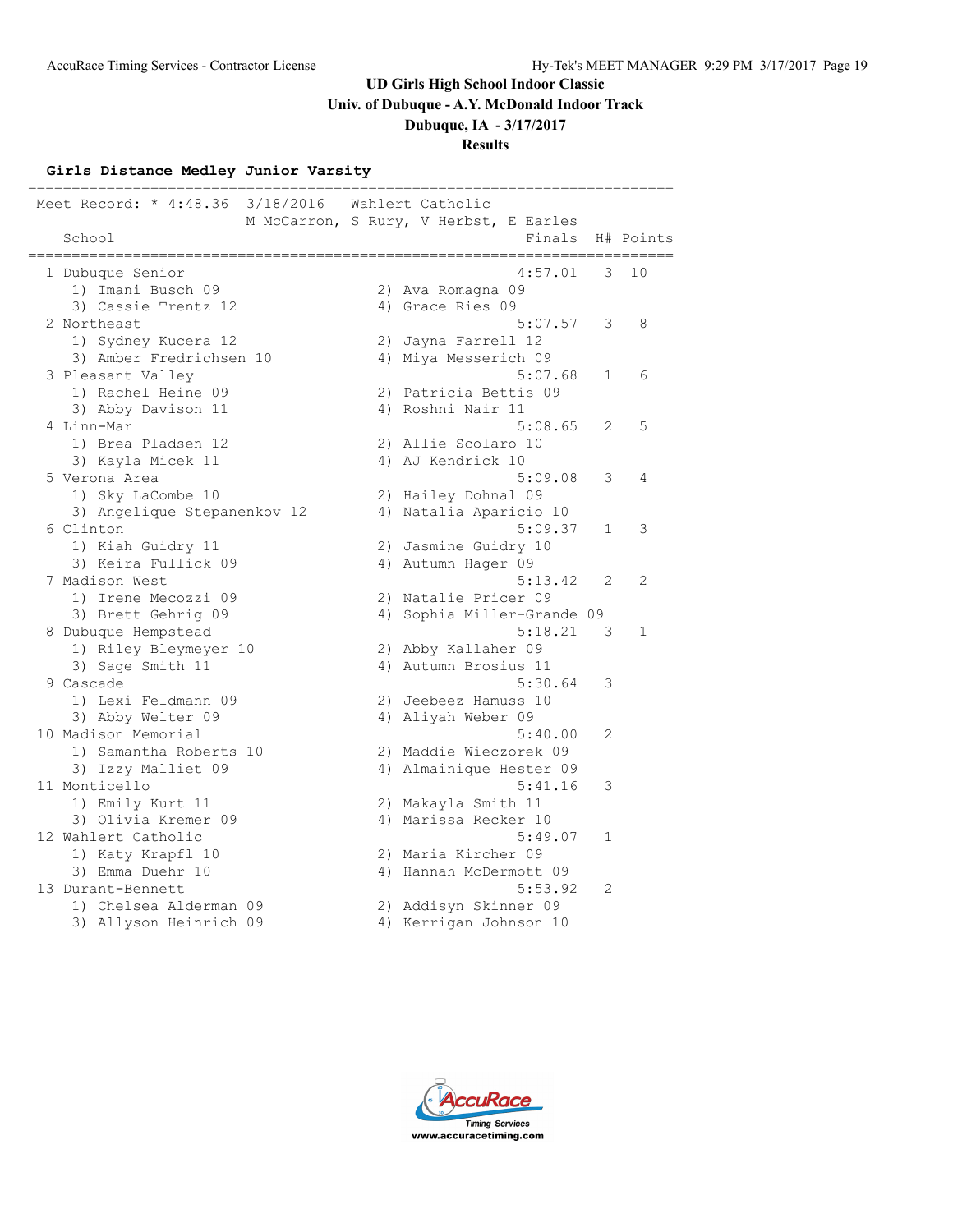**Univ. of Dubuque - A.Y. McDonald Indoor Track**

# **Dubuque, IA - 3/17/2017**

## **Results**

#### **Girls High Jump Junior Varsity**

| Meet Record: * 4-10 3/18/2016  Corinne Gadient, Monticello |                             |               |      |
|------------------------------------------------------------|-----------------------------|---------------|------|
| Name                                                       | Year School                 | Finals Points |      |
|                                                            |                             |               |      |
| 1 Paisley Kascel                                           | 12 Dubuque Hempstead        | $4 - 08.00$   | 10   |
| 2 Sara Hoskins                                             | 09 Pleasant Valley          | $4 - 06.00$   | 8    |
| 3 Megan Touchett                                           | 09 Verona Area              | J4-06.00      | 6    |
| 4 Grace Korger                                             | 09 Madison Memorial         | J4-06.00      | 5    |
| 5 Lilly Trumm                                              | 09 Cascade                  | J4-06.00      | 4    |
| 6 Elizabeth Larson                                         | 09 Verona Area              | $4 - 04.00$   | 3    |
| 7 Jordan Simon                                             | 09 Cascade                  | $4 - 02.00$   | 1.50 |
| 7 Gabri Gaines                                             | 09 Madison Memorial         | $4 - 02$ .00  | 1.50 |
| 9 Hunter Kilmurry                                          | 09 Monroe                   | $J4 - 02.00$  |      |
| 10 Mae Felton                                              | 10 Cascade                  | $J4 - 02.00$  |      |
| 11 Ava Sorgenfrey                                          | 09 Pleasant Valley          | $4 - 00.00$   |      |
| 12 Autumn Ritter                                           | 11 Cashton                  | $J4 - 00.00$  |      |
| 13 Libby Freiburger                                        | 09 Western Dubuque          | $J4 - 00.00$  |      |
| 14 Haley Gaines                                            | 09 Madison Memorial 3-10.00 |               |      |
| 15 Nina Pacetti                                            | 09 Verona Area              | $J3 - 10.00$  |      |
| -- Brianna Laughlin                                        | 09 Bellevue                 | ΝH            |      |

#### **Girls Long Jump Junior Varsity**

| Meet Record: * 15-05 3/21/2014 Morgan Pitz, Western Dubu<br>Name | Year School          | Finals       | Points         |
|------------------------------------------------------------------|----------------------|--------------|----------------|
| 1 Kerrigan Johnson                                               | 10 Durant-Bennett    | 14-09.00     | 10             |
| 2 Kailey Olson                                                   | 12 Verona Area       | $14 - 01.00$ | 8              |
| 3 Julia Rimkus                                                   | 11 Verona Area       | $13 - 11.50$ | 6              |
| 4 Allison Mitchell                                               | 10 Clinton           | $13 - 09.50$ | 5              |
| 5 Abby Welter                                                    | 09 Cascade           | 13-08.00     | $\overline{4}$ |
| 6 Jenna Coates                                                   | 11 Dubuque Hempstead | $13 - 06.50$ | 3              |
| 7 Lilly Trumm                                                    | 09 Cascade           | 13-06.00     | $\overline{2}$ |
| 8 Lexi Witherspoon                                               | 11 Clinton           | $13 - 02.50$ | $\mathbf{1}$   |
| 9 Ava Romagna                                                    | 09 Dubuque Senior    | $13 - 02.00$ |                |
| 10 Hannah Swenson                                                | 09 Monroe            | $13 - 00.25$ |                |
| 11 Emma Coates                                                   | 09 Dubuque Hempstead | $12 - 09.50$ |                |
| 12 Brooke Dressler                                               | 12 Potosi            | $12 - 02.00$ |                |
| 13 Sophia BaDour                                                 | 10 Verona Area       | $11 - 11.50$ |                |
| 14 Alison Kruser                                                 | 11 Potosi            | $9 - 03.00$  |                |
| -- Jordan Simon                                                  | 09 Cascade           | FOUL         |                |

=======================================================================

#### **Girls Shot Put Junior Varsity**

=======================================================================

| Finals Points    |
|------------------|
|                  |
| $32 - 03.00*$ 10 |
| -8               |
| 6                |
|                  |

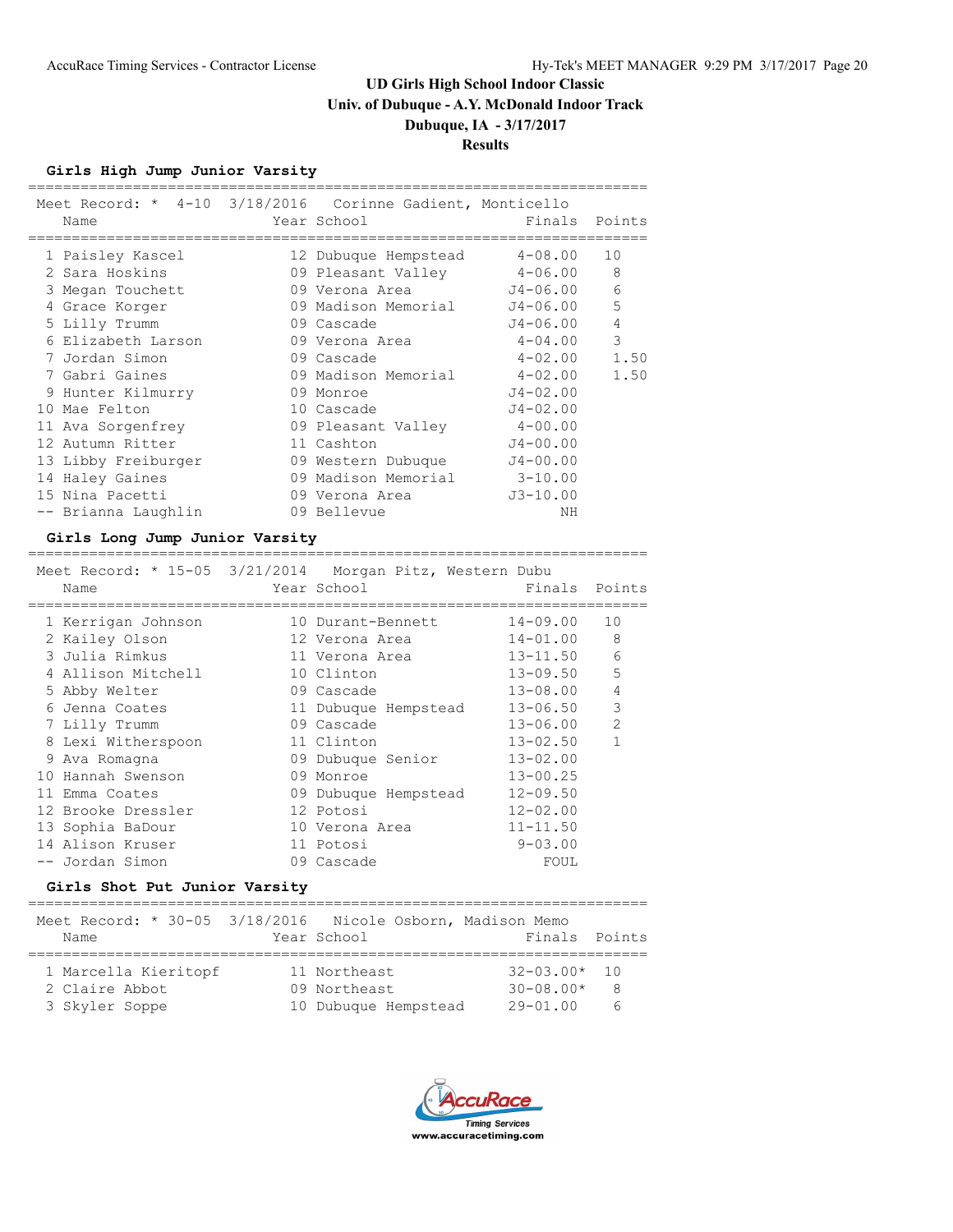**Univ. of Dubuque - A.Y. McDonald Indoor Track**

## **Dubuque, IA - 3/17/2017**

### **Results**

#### **....Girls Shot Put Junior Varsity**

| 4 Jenna Hoefler            | 10 Western Dubuque   | $27 - 08.00$<br>5                                  |       |
|----------------------------|----------------------|----------------------------------------------------|-------|
| 5 Addie Huehnergarth       | 09 Western Dubuque   | $26 - 10.00$<br>4                                  |       |
| 6 Abbey Maier              | 10 Madison Memorial  | $26 - 08.00$<br>3                                  |       |
| 7 Tonya Menke              | 11 Cascade           | $\mathbf{2}$<br>$26 - 07.00$                       |       |
| 8 Ilah Perez-Johnson       | 09 Pleasant Valley   | $\mathbf{1}$<br>$26 - 06.00$                       |       |
| 9 Brianna Laughlin         | 09 Bellevue          | $26 - 02.00$                                       |       |
| 10 Faith Brings            | 12 Verona Area       | $25 - 10.00$                                       |       |
| 11 Maddy Kay               | 09 Dubuque Hempstead | $25 - 07.50$                                       |       |
| 12 Jenna Merritt           | 09 Linn-Mar          | $24 - 09.00$                                       |       |
| 13 Rebekah Hershberger     | 10 Madison Memorial  | $24 - 08.00$                                       |       |
| 14 Sally Paulsen           | 09 Bellevue          | $24 - 04.00$                                       |       |
| 15 Mykenah Gorkow-Mitchell | 09 Linn-Mar          | $24 - 03.00$                                       |       |
| 16 Jessica Ventura         | 09 Cedar Rapids      | $23 - 09.50$                                       |       |
| 17 Megan Dague             | 10 Pleasant Valley   | $23 - 08.00$                                       |       |
| 18 Kianna Culberson        | 11 Clinton           | $J23 - 08.00$                                      |       |
| 19 Jayme Wuertzer          | 09 Dubuque Hempstead | $23 - 01.00$                                       |       |
| 20 Elizabeth Deutmeyer     | 11 Western Dubuque   | $22 - 10.00$                                       |       |
| 21 Laura Ruden             | 09 Dubuque Senior    | $22 - 07.00$                                       |       |
| 22 Alexa Clay              | 09 Clinton           | $22 - 05.50$                                       |       |
| 23 Chloe Rausch            | 09 Linn-Mar          | $22 - 03.00$                                       |       |
| 24 Anastasia Facio         | 11 Clinton           | $22 - 02.00$                                       |       |
| 25 Rachel Hessling         | 11 Cuba City         | $21 - 11.00$                                       |       |
| 25 Brittany Kahl           | 11 Durant-Bennett    | $21 - 11.00$                                       |       |
| 27 Dani Federspiel         | 12 Cascade           | $21 - 10.00$                                       |       |
| 28 Alyssa Ratze            | 09 Verona Area       | $21 - 04.50$                                       |       |
| 29 Zoe Grandall            | 10 Cashton           | $21 - 04.00$                                       |       |
| 30 Sky Trout               | 09 Cedar Rapids      | $21 - 03.00$                                       |       |
| 31 Megan Cotter            | 11 Verona Area       | $18 - 11.00$                                       |       |
| 32 Amanda Sir              | 11 Cedar Rapids      | $17 - 06.50$                                       |       |
| 33 Maritza Mendez          | 11 Cuba City         | $15 - 10.00$                                       |       |
|                            |                      | Women - Varsity - Team Rankings - 13 Events Scored |       |
| 1) Davenport Assumption    | 61                   | 2) Dubuque Hempstead                               | 54.50 |
| 3) Linn-Mar                | 48.50                | 4) Monroe                                          | 39.50 |
| 5) Dubuque Senior          | 39                   | 6) Wahlert Catholic                                | 38    |
| 7) Cedar Rapids Jefferson  | 34                   | 8) Verona Area                                     | 33    |
| 9) Monticello              | 32                   | 10) Cascade                                        | 28    |
| 11) Western Dubuque        | 23.50                | 12) Bellevue                                       | 14    |
|                            |                      |                                                    |       |

 12) Madison Memorial 14 14) Cuba City 11 15) Northeast 10 15) Madison West 10 17) Cashton 6 18) Durant-Bennett 4 19) Pleasant Valley 3 20) Clinton 2 20) Clayton Ridge 20 ========================================================================================= Women - Junior Varsity - Team Rankings - 9 Events Scored =========================================================================================

 1) Cascade 45.50 2) Verona Area 41 3) Dubuque Hempstead 37 4) Wahlert Catholic